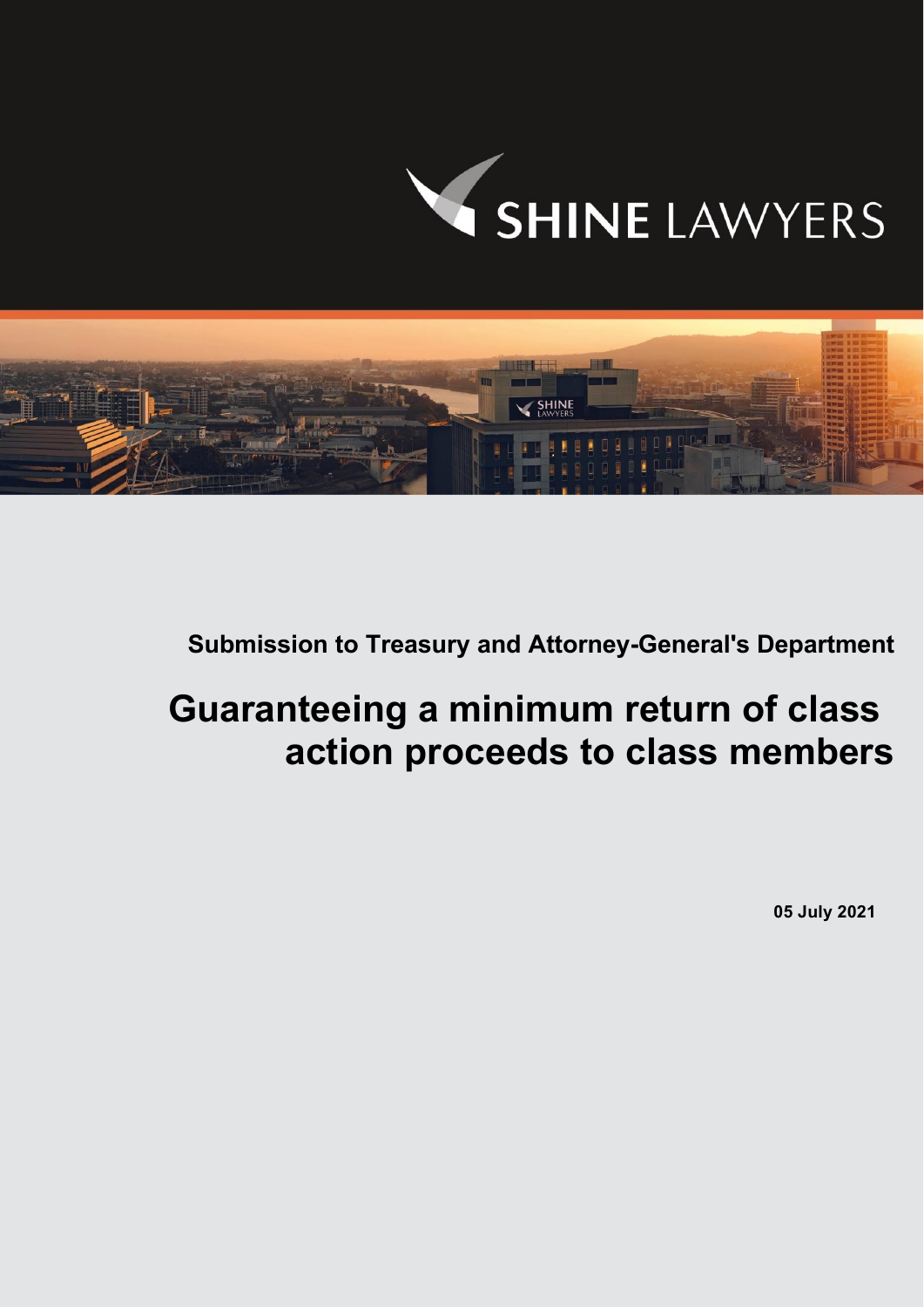

Privileged and confidential

# **Consultation Paper – Guaranteeing a minimum return of class action proceeds to class members**

Mail

Email MCDLitigationFunding@treasury.gov.au

Manager Market Conduct Division The Treasury Langton Crescent PARKES ACT 2600

# **Introduction**

Shine Lawyers appreciates the opportunity to provide comments and feedback to the Treasury and Attorney-General's Department, following a recommendation by the Parliamentary Joint Committee on Corporations and Financial Services (the **PJC**) 1 to consult in regard to '*reasonable, proportionate and fair litigation funding fees*'.

13 11 99 shine.com.au

Shine Lawyers Pty Ltd ABN 86134702757

PO Box 589, Darlinghurst NSW 2010 Level 6, 299 Elizabeth Street Sydney NSW 2000

<sup>1</sup> Parliamentary Joint Committee on Corporations and Financial Services, Parliament of Australia, *Inquiry into Litigation Funding and the Regulation of the Class Action Industry*.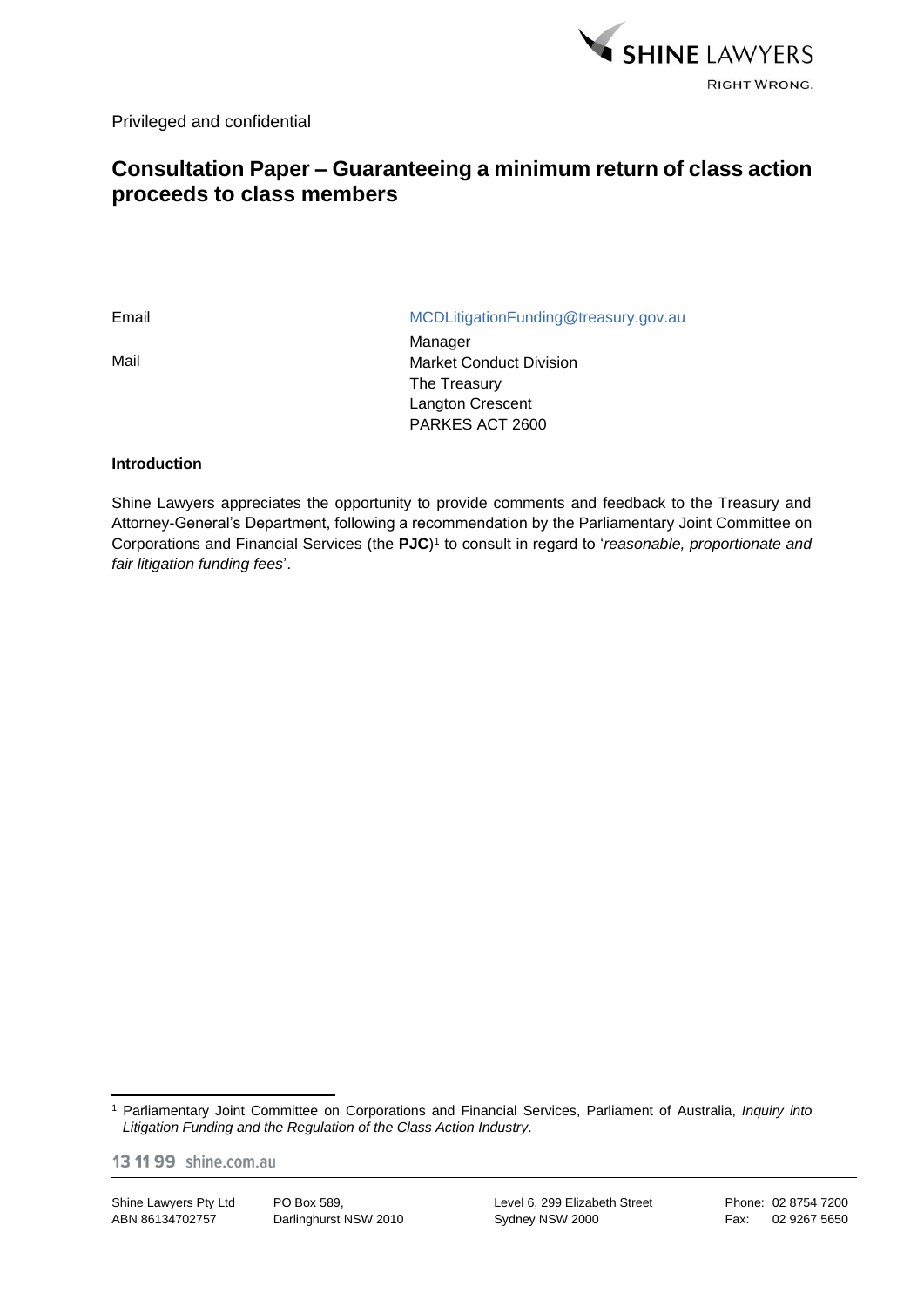

# **Executive Summary**

It is Shine Lawyers' position that the issue of fair, reasonable and proportionate returns to group members in funded class action litigation is already dealt with appropriately by the Courts.

We are of the view that the federal recognition of percentage-based fee arrangements (often referred to as 'contingency fees') would be an immediate improvement on the present class action regime, as the resulting increased competition in the class action industry will result in naturally greater returns to group members from resolution sums through market pressure.

An alternative or additional measure that would also improve competition and group member returns is to provide the Court with the power to make common fund orders at any stage of litigation by amending Part IVA of the *Federal Court of Australia Act 1976* (Cth). Such amendments will promote 'open class actions' and return stronger supervisory powers to the Court over litigation funding commission rates.

It is Shine Lawyers' overarching position that any statutory reform ought to empower the Court to ensure fair, reasonable and proportionate rates of return to group members, rather than imposing a 'hard and fast' cap. The risk with a hard and fast cap is that stakeholders will just work to that cap rather than working to maximise returns to group members. Shine Lawyers approach is aimed at encouraging a system of factorial and forensic analysis of fair and reasonable returns to group members.

In response to the PJC's Recommendation 20 and specifically the proposal of a 70% statutory minimum rate of return to group members, it is Shine Lawyers' strong position that such a consideration is '*not based on a consideration of economic returns or economic efficiency in a conventional regulatory sense,*' <sup>2</sup> and is liable to:

- a) reduce competition in the litigation funding market;
- b) affect the commerciality of claims valued at less than \$50 million;
- c) introduce ulterior factors into the processes of litigation, such as strategic interlocutory disputes designed to force parties into unfavourable settlements when approaching the 30% cap on returns; and
- d) ultimately impede Australians' access to justice.

Instead, Shine Lawyers proposes that, if Government is to enforce a statutory minimum rate of return to group members, it ought to be no higher than 51%, limited to shareholder class actions only, and should be enacted as a rebuttable presumption presided over by the Court.

Shine Lawyers does not consider a graduated approach will encourage greater minimum returns to group members, as the negative effects identified above are likely to be exacerbated by broad brush attempts to predict commission rates and group member returns upon factors such as length or complexity.

Whatever statutory reform may be enacted, it should be grandfathered otherwise existing class actions before the Courts will likely come to a grinding halt, unduly prejudicing applicants and group members.

Ultimately, it is our position that appropriate and effective statutory reforms seeking to 'soften the curve' of excessive funding commissions are not those that bluntly and arbitrarily introduce hard limits, but rather those that facilitate competition, promote transparency, and empower the Court's oversight. In other words, 'a market-based solution'<sup>3</sup>, facilitated and managed by increased Court powers and control.

<sup>2</sup> PriceWaterhouseCoopers Report, *Models for the regulation of returns to litigation funders*, 16 March 2021, 4.

<sup>3</sup> Law Council of Australia, Submission No 96 to Productivity Commission, *Access to Justice Arrangements* (13 November 2013) 30.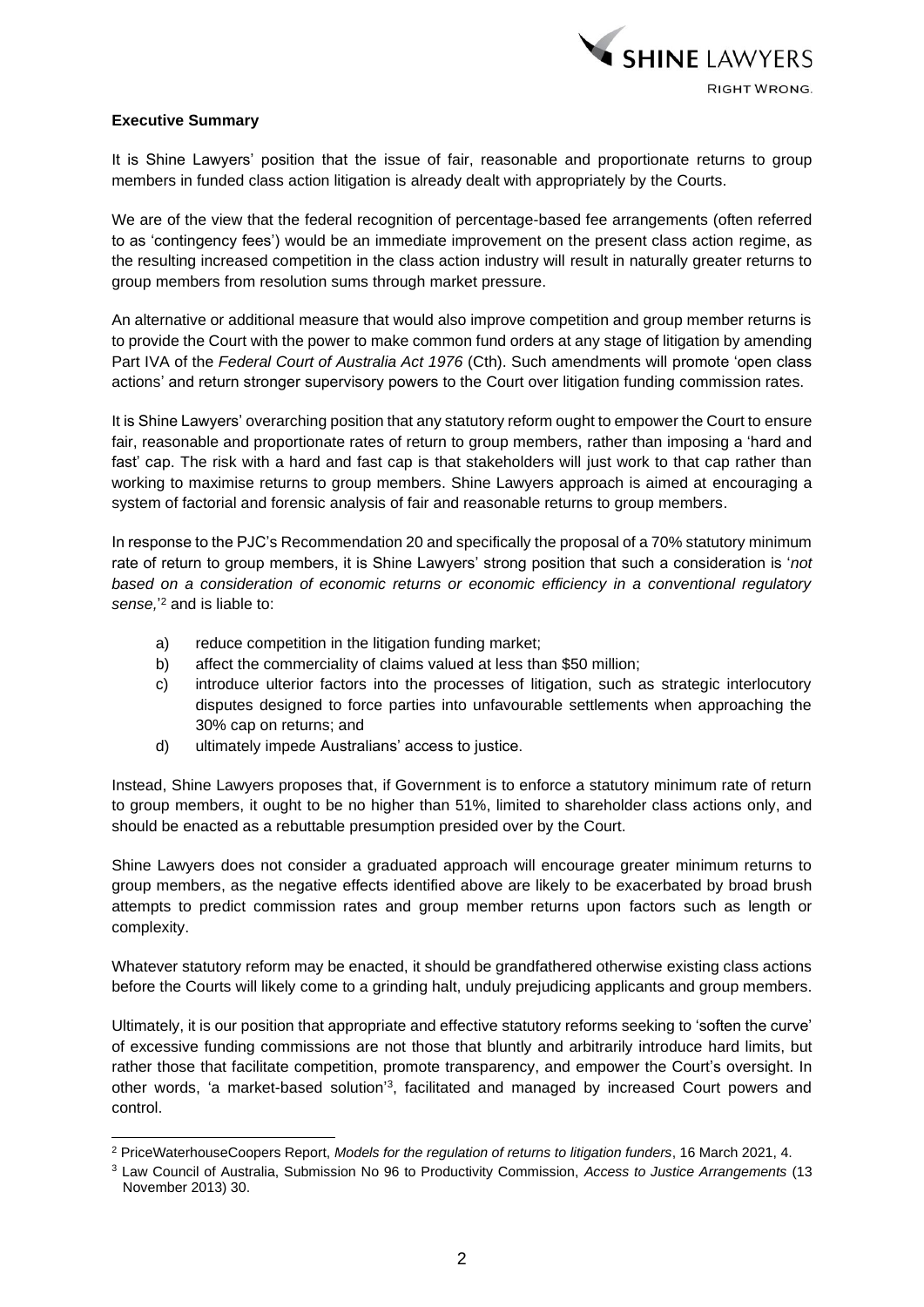

# **Factors leading to Recommendation 20 of the PJC Report**

#### *Recommendation 20*

*'The committee recommends the Australian Government consult on:*

- *the best way to guarantee a statutory minimum return of the gross proceeds of a class action (including settlements);*
- *whether a minimum gross return of 70 per cent to class members, as endorsed by some class action law firms and litigation funders, is the most appropriate floor;*
- *whether a graduated approach taking into consideration the risk, complexity, length and likely proceeds of the case is appropriate to ensure even higher returns are guaranteed for class members in more straightforward cases*.' 4

Before addressing the Consultation Questions, we wish to address the apparent origins of Recommendation 20, namely the PJC's desire for an alternative regime to the current '*percentagebased fess that contribute significantly to the windfall returns achieved by litigation funders*.' 5

As was made clear in the PJC's report into the 'Litigation funding and the regulation of the class action industry' Report<sup>6</sup> (PJC Report), the Committee is of the view that, '*the difference between the capital a litigation funder has put at stake and the profit made is often unreasonable, disproportionate and unfair*.'<sup>7</sup> The PJC Report outlined the possible remedies to this concern, as read from the 101 submissions received by the PJC, as well as those elaborated upon by the speakers at the Committee's public hearings on 13, 24, 27 and 29 July, and 3 August 2020, namely:

- 1) The argument that '*it is better for class members to get 50 per cent of something with the involvement of a litigation funder, as opposed to 100 per cent of nothing without the involvement of a litigation funder;*' 8
- 2) The use of *'empirical analysis of past cases…related suggestions that estimating a litigation funder's returns should consider the returns and success rate of the funder's portfolio of cases;*' 9
- 3) The proposal for a *'cap on the percentage of the settlement available to litigation funders;*' 10
- 4) The alternative of a *'sliding scale… [*where*] the percentage limit reduces as the size of the class*  action increases;<sup>'11</sup> and
- 5) Finally, the adoption of *'investment and insurance risk-return … and net present value methods … intend for a litigation funder's return to be commensurate with the risk taken.'* 12

However, the PJC Report expressed reservations in respect of each of the above proposed alternatives to percentage-based commissions,

1) Concerning an argument for the status quo, '*the committee considers that such arguments ignore the possibility that class members could receive substantially more than 50 per cent of something, with litigation funders still receiving a return that is reasonable, proportionate and fair for the risks they have taken*;'<sup>13</sup>

<sup>4</sup> Parliamentary Joint Committee on Corporations and Financial Services, Parliament of Australia, *Inquiry into Litigation Funding and the Regulation of the Class Action Industry* [13.62].

<sup>5</sup> Ibid [13.53].

<sup>6</sup> Ibid.

<sup>7</sup> Ibid.

<sup>&</sup>lt;sup>8</sup> Ibid [13.54].<br><sup>9</sup> Ibid [13.56].

<sup>10</sup> Ibid [13.57].

<sup>11</sup> Ibid [13.58].

<sup>12</sup> Ibid [13.59-60].

<sup>13</sup> Ibid [13.54].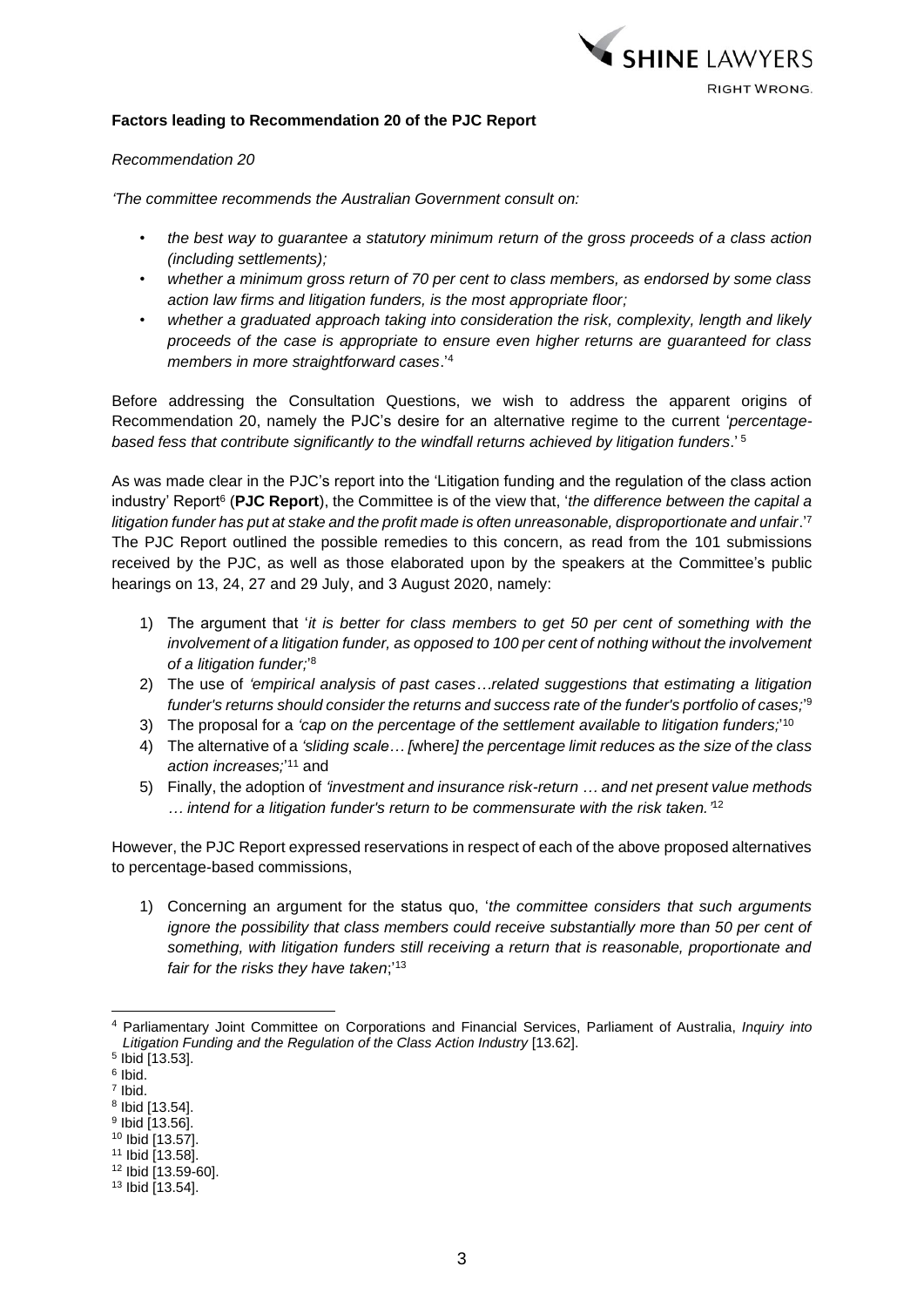

- 2) Concerning the argument that the Courts consider empirical analysis of past cases in determining fair returns to funders, *'it is useful to have such aggregate empirical information available. The committee considers that such empirical aggregate information should not override the merits of an individual case and fair outcomes for class members and defendants*;'<sup>14</sup>
- 3) Concerning the implementation of a cap on percentage-based fees*, 'small-dollar value class actions would be uneconomic for litigation funders, while funders may still make windfall profits on large class actions*;' 15
- 4) Concerning the use of the alternative 'sliding scale' fees*, 'the committee notes that the Productivity Commission did not recommend a sliding scale for litigation funders because the types of services provided are different to those provided by law firms*;' <sup>16</sup> and
- 5) Concerning the adoption of actuarial principles used in investment and insurance risk-return, *'the committee has not received sufficient evidence to quantify what an appropriate risk-based premium should be in order to achieve outcomes for both class members and litigation funding returns that are reasonable, proportionate and fair. The committee notes that the implementation of such an approach would be complex and demanding for the Federal Court.'* 17

We note the above so as to highlight what was submitted to the PJC by many organisations, firms (both plaintiff and defendant) and individuals, that there is no 'one-size fits all' approach to ensuring fair and reasonable group member returns in Federal Court class actions. Instead, the multiple alternative measures to reform funder commissions considered and subsequently dismissed by the PJC are emblematic of the difficulties of attempting to regulate the entire litigation funding industry in a field of law that is inherently nuanced and individualised on a case by case basis.

It is within this context that the PJC Report considered the belated proposal for a '*guarantee that class action members receive a statutory minimum percentage of the gross litigation funding proceeds*,'<sup>18</sup> from which it is inferred that Recommendation 20 arose.

We now address the Treasury and Attorney-General's Department's Consultation Questions.

<sup>14</sup> Ibid [13.56].

<sup>15</sup> Ibid [13.57].

<sup>16</sup> Ibid [13.58].

<sup>17</sup> Ibid [13.59-60].

<sup>18</sup> Ronald Mizen, *Litigation funding rules on the brink as dissent grows*, in Australian Financial Review, 11 November 2020.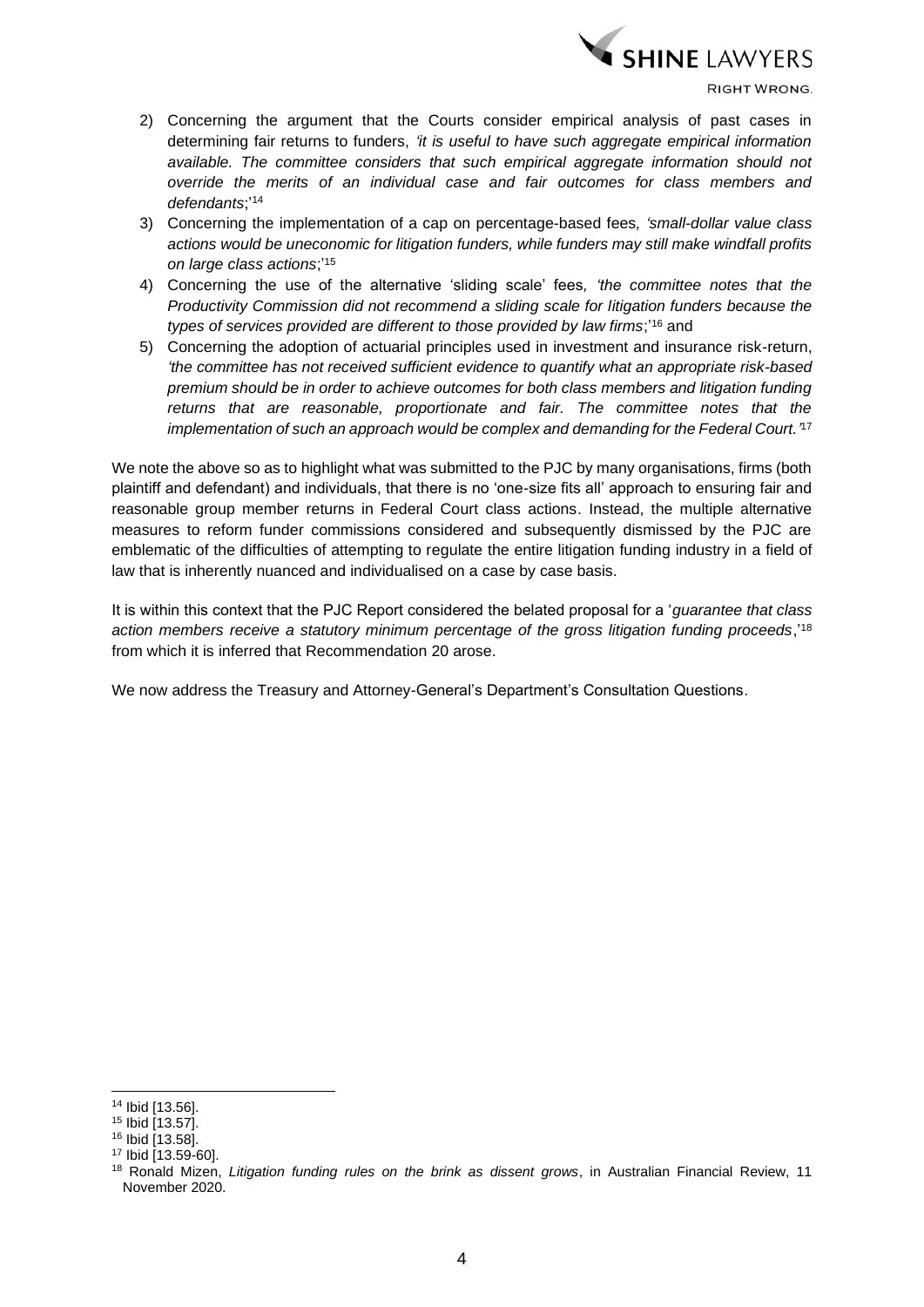

#### **Responses to the Consultation Questions**

- 1. What is the best way to guarantee a statutory minimum return of the gross proceeds of a class action (including settlements)?
- 2. How would the suggested mechanism interact with the class action system (including court processes) and the litigation funding regime?

Shine Lawyers responds to Consultation Questions 1 and 2 together for efficiency.

#### A case for the Status Quo

It is Shine Lawyers' position that the present administration and determination of returns to group members in funded class action litigation is adequately and appropriately handled by the Courts.

Due to their size and complexity, class actions are generally more nuanced than traditional litigation. The administration and settlement of class actions is necessarily more complicated and often requires a bespoke approach from parties and the Court in resolving group members' claims fairly, reasonably, and proportionally,<sup>19</sup> particularly in matters involving third party funding.

Currently, the Court's powers afford it the ability to '*address the duplication of class actions; to stay proceedings; to declass a class action; to grant a respondent a summary judgement or strike out if the case is without merit; to order costs directly against the funder; to order security for costs; and to appoint an amicus or contradictor for the group members' benefit*.'<sup>20</sup> Most importantly, any class action settlement sum will only be approved by the Court in circumstances where the proposed settlement is fair and reasonable, and in the interests of group members. To that end, the Federal Court Practice Note stipulates,

*"Where a proposed settlement contemplates that any part of the payments to be made to class members will be applied toward reimbursement of the unrecovered legal costs of the proceeding, or toward payment of litigation funding charges, the Court will usually require that the material filed in support of the application should demonstrate that reasonable steps were taken to alert class members to the likelihood of such deductions as soon as practicable after that became apparent, so that class members were, at the relevant time, able to take such steps as may have been practicably available to them to negotiate as to legal costs or as to litigation funding charges as applicable, or to remove themselves from the class action."*<sup>21</sup>

The submissions of Omni Bridgeway to the PJC also draw attention to clause 16.4 of the Federal Court Practice Note, <sup>22</sup> noting that, '*more extensive examination of the litigation funder's records may be required where:*

*(a) the class members include persons who are not clients of the applicant's lawyers or of the litigation funder;* 

*(b) the deduction per class member constitutes a significant proportion of the settlement amount otherwise payable to each class member; or* 

<sup>19</sup> See Murphy J's comments at [11] of *Petersen Super Fund Pty Ltd v Bank of Qld Ltd (No 3) [2018] FCA 1842, 23/11/2018.*

<sup>&</sup>lt;sup>20</sup> Omni Bridgeway Limited, Submission No 73, Parliamentary Joint Committee on Corporations and Financial Services, Parliament of Australia, *Inquiry into Litigation Funding and the Regulation of the Class Action Industry*  (16 June 2020) p 13.

<sup>&</sup>lt;sup>21</sup> Federal Court of Australia, *Class Actions Practice Note (GPN-CA)* (20 December 2019) [16.1].

<sup>&</sup>lt;sup>22</sup> Omni Bridgeway Limited, Submission No 73, Parliamentary Joint Committee on Corporations and Financial Services, Parliament of Australia, *Inquiry into Litigation Funding and the Regulation of the Class Action Industry*  (16 June 2020) p 14.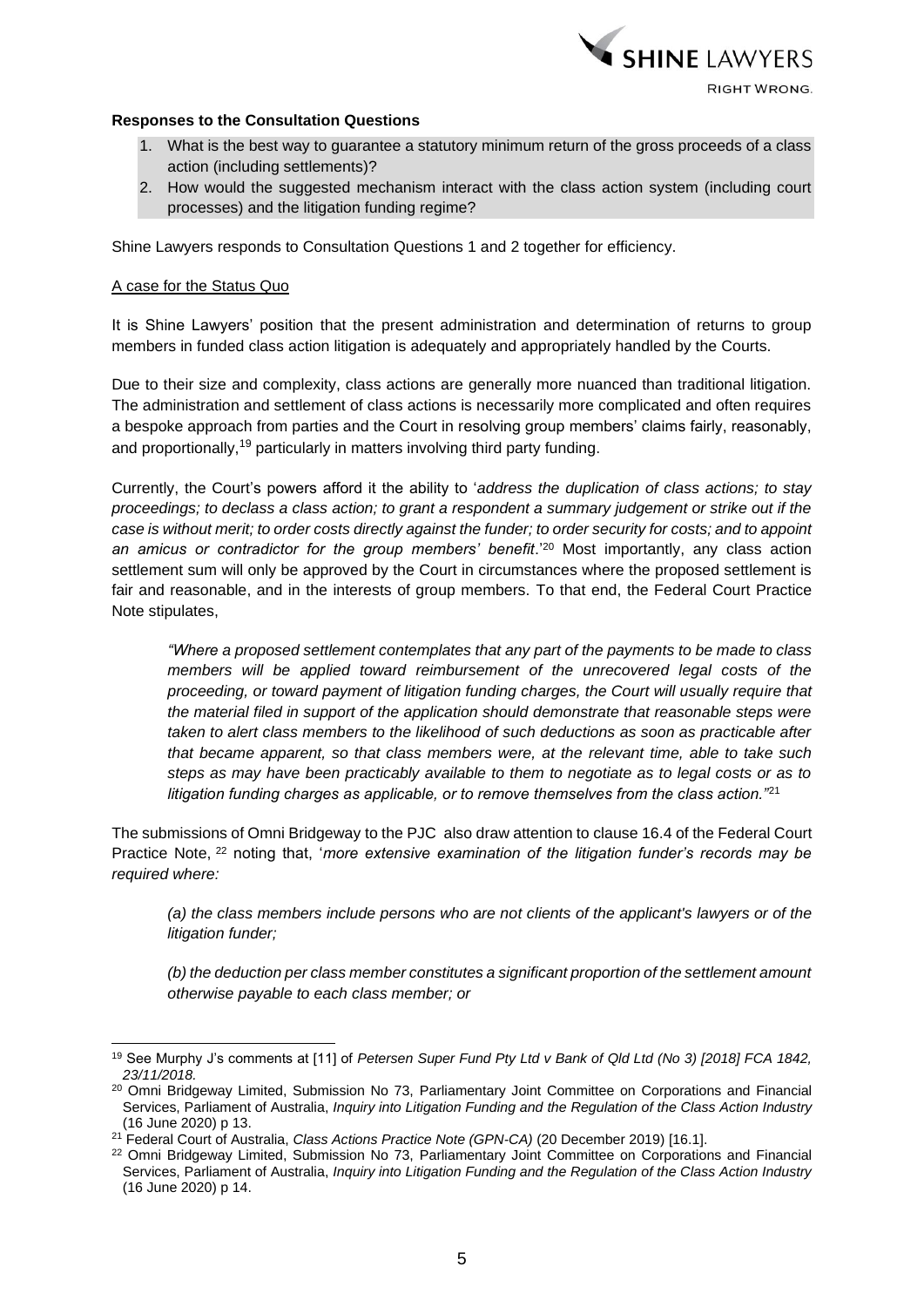

*(c) the litigation funder imposes charges beyond the percentage commission set out in the litigation funding agreement…*' 23

However, despite these powers and obligations of the Court in settlement approval, the PJC Report draws the conclusion that funders have enjoyed '*unreasonable*' windfall returns due in large part to percentage-based commissions. While the Law Council of Australia's submissions to the PJC identify that the average commission awarded to litigation funders in gross settlement sums from 2001-2020 was 26.9%,<sup>24</sup> scrutiny of select examples of high proportional rates of return have drawn criticism in the PJC Report. In particular, the PJC Report identified 5 example settlements, provided in the Attorney-General's Department PJC submissions, wherein funders received either large proportional returns on their investment (460%<sup>25</sup> and 390%)<sup>26</sup>, significant proportions of gross settlements (40%)<sup>27</sup> or were roundly criticised by the Court.<sup>28</sup>

However, it is our view that those highlighted examples are equally emblematic of the Court's readiness to reject settlement proposals where it is not satisfied that it is fair, reasonable, or 'proportionate'<sup>29</sup> to group members. Indeed, the Attorney-General Department's submissions relied upon Justice Murphy's comments in one of the examples, '*[T]he Part IVA regime is intended to provide access to justice to the applicant and class members and it is not intended solely for the benefit of service providers such as lawyers and funders. The legitimate use of the Court's processes should not be undermined by proceedings that disproportionately benefit the funder and/or solicitor rather than the litigants*.'<sup>30</sup> This position could be inferred as being widely held by the legal industry given no notable submissions to the Committee levelled criticism at the Court itself in the course of their determining what is fair and reasonable to group members in settlement approval.

**Shine Lawyers Recommendation**: No statutory reform be enacted, noting that the Court's current powers provide adequate 'checks and balances' on commissions sought by litigation funders in class actions, or legal fees charged by lawyers, in the course of settlement approval, regardless of outlying matters in which case-specific circumstances lead to disappointing returns.

Following the above recommendation, Shine Lawyers alternatively proposes the following three statutory reforms by way of response to the Consultation Questions:

1) Introduction of Contingency Fees and Group Costs Orders into the Federal Court system

Shine Lawyers reiterates the position advanced in our submissions to the PJC, namely, the introduction of a statutory basis for percentage-based fee arrangements, nationally. As we provided in our submissions:

*Contingency fees have been recommended by the Productivity Commission and both the Victorian and Australian Law Reform Commissions. These arrangements offer persons with*  legitimate claims a source of funding regardless of their financial situation. In the context of

<sup>30</sup> Ibid [5].

<sup>23</sup> Federal Court of Australia, *Class Actions Practice Note (GPN-CA)* (20 December 2019) [16.4].

<sup>24</sup> Law Council of Australia, Submission No 67 to Parliamentary Joint Committee on Corporations and Financial Services, Parliament of Australia, *Inquiry into Litigation Funding and the Regulation of the Class Action Industry* (16 June 2020) 8.

<sup>&</sup>lt;sup>25</sup> Liverpool City Council v McGraw-Hill Financial, Inc (now known as S&P Global Inc) [2018] FCA 1289.

<sup>&</sup>lt;sup>26</sup> Endeavour River Pty Ltd v MG Responsible Entity Limited [2019] FCA 1719.

<sup>27</sup> *Inabu Pty Ltd as trustee for the Alidas Superannuation Fund v CIMIC Group Limited* [2020] FCA 510; *Petersen Super Fund Pty Ltd v Bank of Qld Ltd (No 3)* [2018] FCA 1842*.* 

<sup>&</sup>lt;sup>28</sup> Tredrea v KPMG Financial Advisory Services (Australia) Pty Ltd (No 3) [2019] NSWSC 871.

<sup>&</sup>lt;sup>29</sup> See Murphy J's comments at [11] of *Petersen Super Fund Pty Ltd v Bank of Qld Ltd (No 3)* [2018] FCA 1842.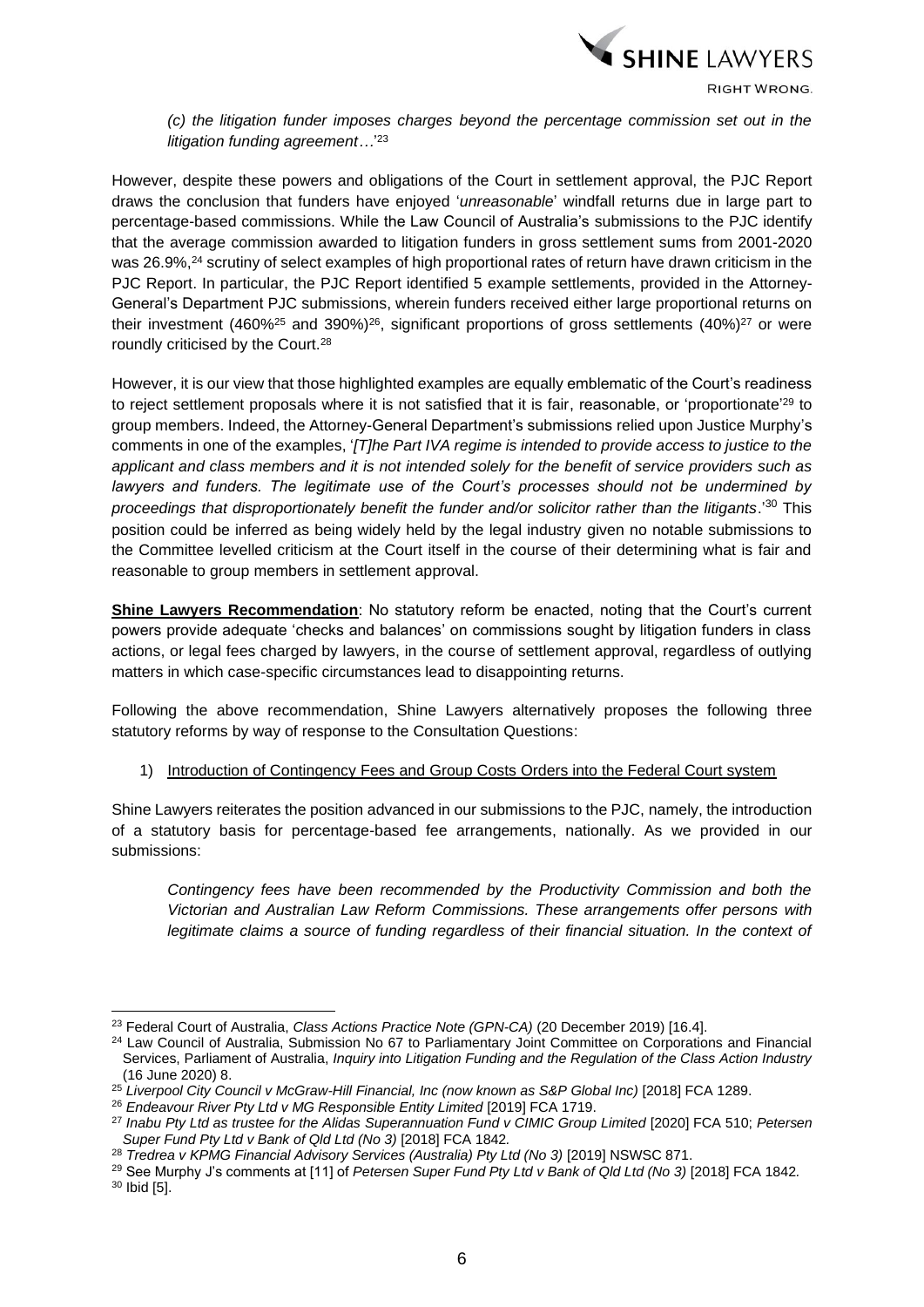

*class actions, group members, who may not be able to individually afford legal representation, will have an additional source of access to Australia's justice system.<sup>31</sup>*

This position was equally adopted by the ALRC, advocating that '*statutes regulating the legal profession should permit solicitors to enter into 'percentage-based' fee agreements*' when acting for the representative plaintiff in representative proceedings. 32

We acknowledge that the case for the recognition of contingency fees in the class action regime is wellworn, and for that reason provide the following arguments in favour of their introduction briefly:

- a. Access to Justice: contingency fees promote access to justice for Australians by incentivising law firms to pursue prospective small to medium-sized actions.<sup>33</sup> Presently, litigation funding is not readily accessible for small to medium-sized actions. While lawyers may take on such claims using no-win-no-fee arrangements, the threat of disbursements and adverse costs orders inevitably stifles regular litigation of small-medium actions. <sup>34</sup> This failure to attract litigation funders or lawyers on no-win-no-fee arrangements '*creates a gap in services and is a key limitation of the current class action system*.'<sup>35</sup> By introducing contingency fee arrangements, the risks of adverse costs orders and disbursement costs may be offset by the potential compensation of percentage-based fees, '*enabling these smaller matters to proceed*.' 36
- b. Promote market competition: The present litigation funding market is '*characterised by low competition*'.<sup>37</sup> A 2018 IBISWorld report on the litigation funding market in Australia noted that the recognition of contingency fee arrangements would have '*dramatic effects on the industry*', opening up existing third-party litigation funders to '*immense competition*', which would put '*pressure on profitability*'.<sup>38</sup> Simply, introducing contingency fees into the litigation funding market will have a corresponding market effect of introducing more avenues for class actions to be funded, driving down the level of commissions sought in the course of litigation, promoting greater returns to group members. 39
- c. Increase the rate of Group Member returns: Following the above, percentage-based fee agreements will likely increase returns for group members. Besides this being achieved through increased market competition, it will also occur naturally through the reduction in the amount of fees deducted from resolution sums to group members. Presently, funders' commissions are deducted from resolutions sums alongside professional fees and disbursements incurred in the course of the representative proceedings. Under a contingency

<sup>31</sup> Law Council of Australia, Submission No 35 to Parliamentary Joint Committee on Corporations and Financial Services, Parliament of Australia, *Inquiry into Litigation Funding and the Regulation of the Class Action Industry*  (16 June 2020) 9.

<sup>32</sup> Australian Law Reform Commission, *Integrity, Fairness and Efficiency – An Inquiry into Class Action Proceedings and Third-Party Litigation Funders* (Report No 134, December 2018) Recommendation 17.

<sup>33</sup> Contingency Fee Working Group, Law Council of Australia, 'Percentage Based Contingency Fee Agreements' (May 2014) 20, 21; Productivity Commission 2014, *Access to Justice Arrangements* (Inquiry Report No 72, Vol 2) 625–626; Victorian Law Reform Commission, *Access to Justice—Litigation Funding and Group Proceedings*  (2017) [8.15]; Vince Morabito, '*Submission 35* to the Victorian Law Reform Commission, *Litigation Funding and Group Proceedings*' (29 November 2017) 25.

<sup>34</sup> Victorian Law Reform Commission, *Access to Justice—Litigation Funding and Group Proceedings* (2017) [8.33]. <sup>35</sup> Australian Law Reform Commission, *Integrity, Fairness and Efficiency – An Inquiry into Class Action Proceedings* 

*and Third-Party Litigation Funders* (Report No 134, December 2018) [7.56].

<sup>36</sup> Ibid.

<sup>37</sup> Ibid.

<sup>38</sup> Kim Do, 'IBISWorld Industry Report OD5446: Litigation Funding in Australia' (February 2018) 8.

<sup>39</sup> Contingency Fee Working Group, Law Council of Australia 20; Vicki Waye, 'Submission 2 to the Victorian Law Reform Commission, *Litigation Funding and Group Proceedings*' (18 July 2017) 6; Australian Law Reform Commission, *Integrity, Fairness and Efficiency – An Inquiry into Class Action Proceedings and Third-Party Litigation Funders* (Report No 134, December 2018) [7.59].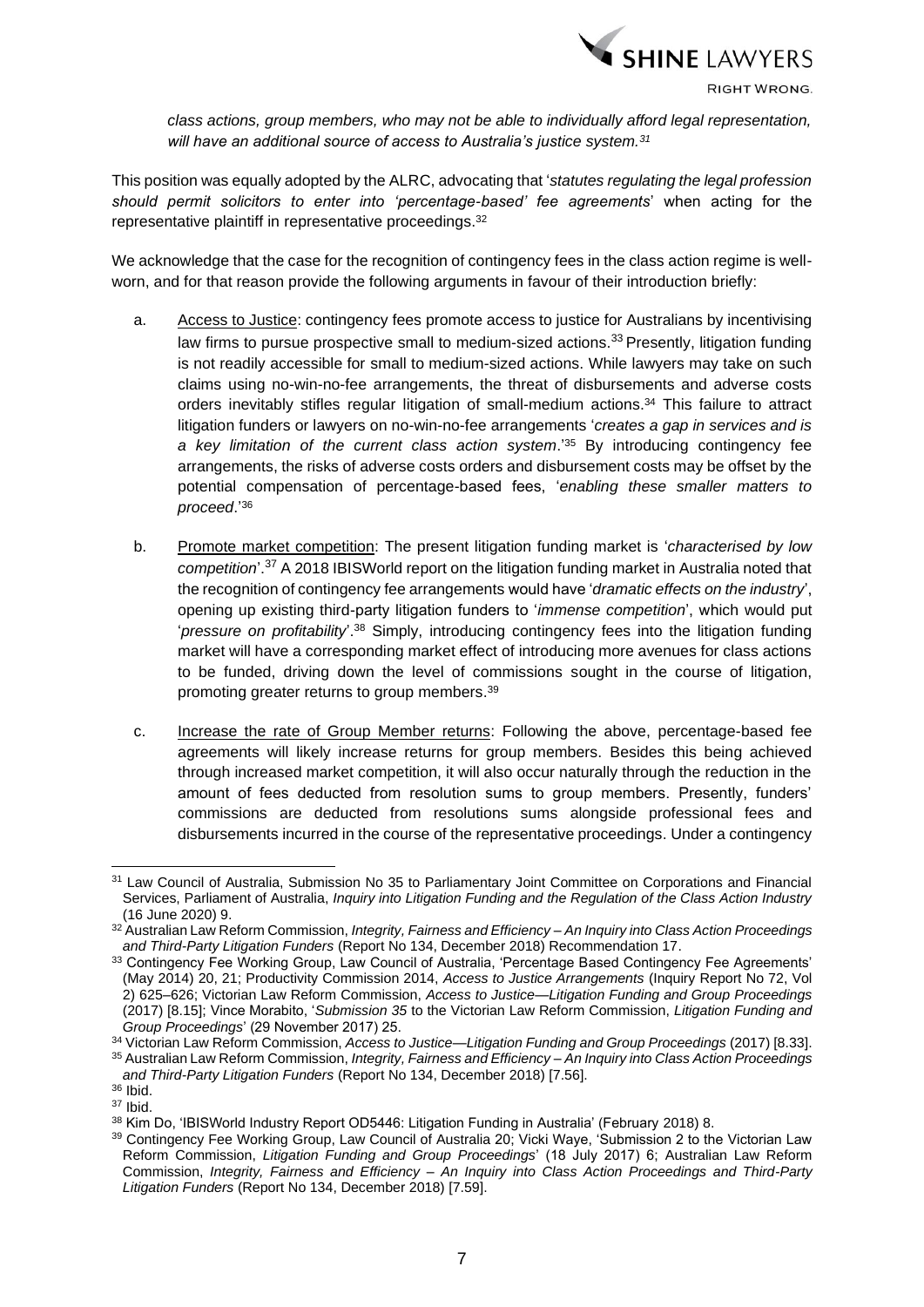

fee arrangement, only one fee would be deducted from the resolution sum and '*drive down the cost of claim funding' by reducing the number of entities paid by reference to a percentage of the recovered amount*.' 40

However, in recommending the introduction of contingency fees nationally, Shine Lawyers acknowledges the obvious need for strict limitations on such percentage-based fee arrangements. The PJC Report identified the following safeguards:

- *a.* '*the law firm operating on a contingency fee basis must indemnify the representative plaintiff for any adverse costs order and provide security for costs if ordered;*
- *b. an action that is funded through a contingency fee agreement cannot also be directly funded by a litigation funder or another funding entity which is also charging on a contingent basis;*
- *c. a contingency fee cannot be recovered in addition to professional fees for legal services charged on a time-cost basis; and*
- *d. a law firm who enters into a contingency fee agreement must advance the cost of disbursements, and account for such costs within the contingency fee; and*
- e. *a law firm who enters into a contingency fee agreement must hold an AFSL and have their operations regulated by the Australian Securities and Investment Commission*,' 41

Shine Lawyers agrees with and adopts recommendations a. to d. above, however Shine Lawyers does not agree with e., insofar as the PJC Report recommends law firms entering into contingency fee arrangements ought to hold an AFSL and be regulated by the Australian Securities and Investment Commission. We also note the extensive safeguards proposed by the ALRC in their own analysis of contingency fees and adopt the recommendation of said safeguards. 42

Additionally, Shine Lawyers proposes that the Court be given the ability to intervene at the earliest and every opportunity, where it considers it necessary.

Practically, the means of implementing contingency fee arrangements was articulated appropriately by the ALRC in recommendations 17, 18 and 19,

> *Recommendation 17 Confined to solicitors acting for the representative plaintiff in representative proceedings, statutes regulating the legal profession should permit solicitors to enter into 'percentage-based fee agreements'.*

*The following limitations should apply:* 

- *- an action that is funded through a percentage-based fee agreement cannot also be directly funded by a litigation funder or another funding entity which is also charging on a contingent basis;*
- *- a percentage-based fee cannot be recovered in addition to professional fees for legal services charged on a time-cost basis; and*
- *- a solicitor who enters into a percentage-based fee agreement must advance the cost of disbursements, and account for such costs within the percentage-based fee.*

*Recommendation 18 Part IVA of the Federal Court of Australia Act 1976 (Cth) should be amended to provide that solicitors who fund representative proceedings on the basis of* 

<sup>40</sup> Vicki Waye, 'Submission 2 to the Victorian Law Reform Commission, *Litigation Funding and Group Proceedings*' (18 July 2017) 6; Australian Law Reform Commission, *Integrity, Fairness and Efficiency – An Inquiry into Class Action Proceedings and Third-Party Litigation Funders* (Report No 134, December 2018) [7.16].

<sup>41</sup> Parliamentary Joint Committee on Corporations and Financial Services, Parliament of Australia, *Inquiry into Litigation Funding and the Regulation of the Class Action Industry* [14.181].

<sup>42</sup>Australian Law Reform Commission, *Integrity, Fairness and Efficiency – An Inquiry into Class Action Proceedings and Third-Party Litigation Funders* (Report No 134, December 2018) 205.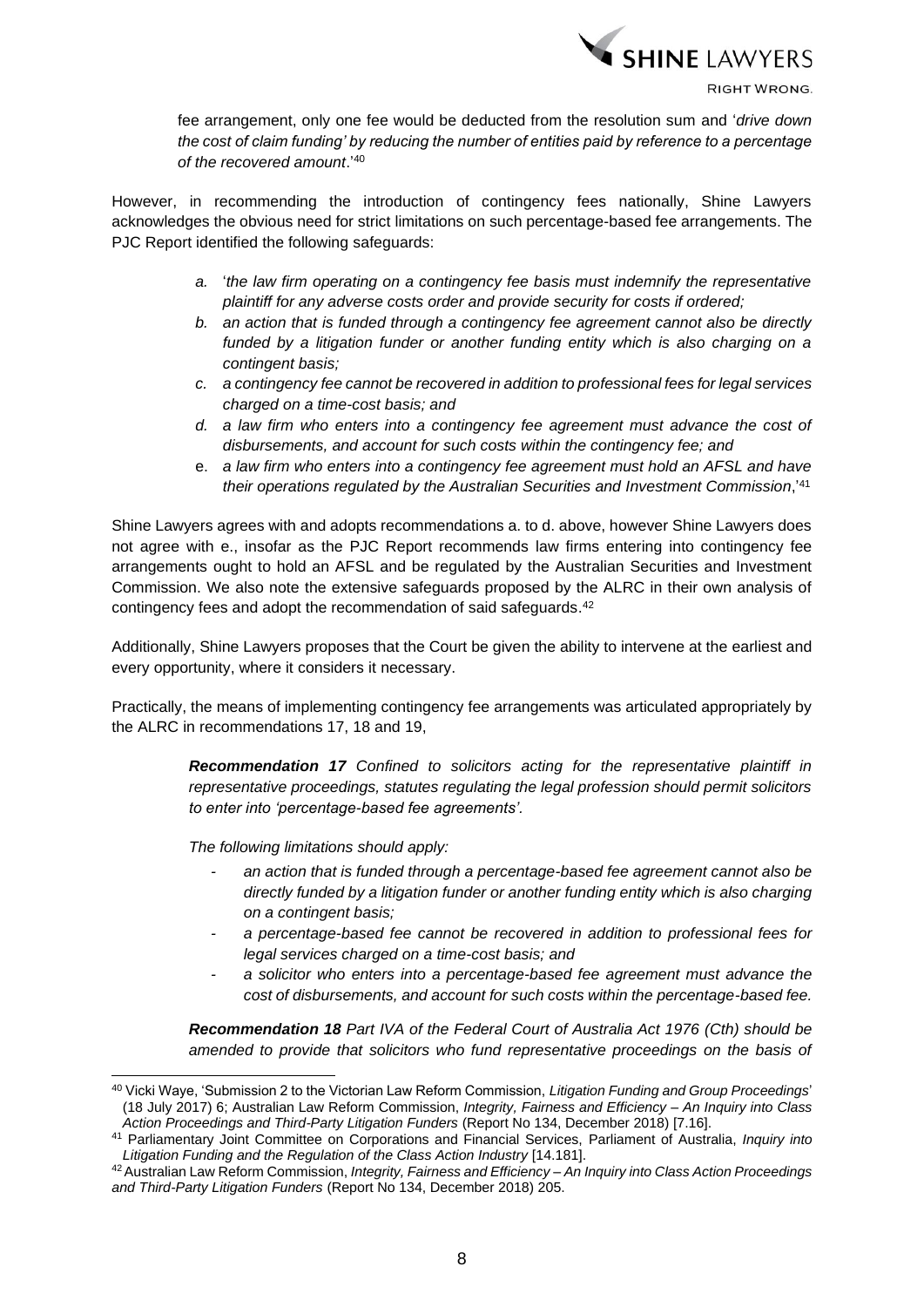

*percentage-based fee agreements should be subject to a statutory presumption that they will be required to provide security for costs in any such representative proceeding.* 

*Recommendation 19 Part IVA of the Federal Court of Australia Act 1976 (Cth) should be amended to provide that:* 

- *- percentage-based fee agreements in representative proceedings are permitted only with leave of the Court; and*
- *- the Court has an express statutory power to reject, vary, or amend the terms of such percentage-based fee agreements.*<sup>43</sup>

**Shine Lawyers Recommendation**: Amendment of the legal professional rules and Part IVA of the *Federal Court of Australia Act 1976* (Cth) to allow for solicitors in representative proceedings to enter into contingency fee arrangements.

#### 2) Introduction of a Statutory Basis for Common Fund Orders

Shine Lawyers reiterates the position advanced in our submissions to the PJC, namely advocating for the legislation of an express statutory power for the Court to make common fund orders. As we provided in those submissions,

*'Shine Lawyers believes that the provision for common fund orders in "open class" proceedings is important to ensure the interests of all class members is protected and to ensure that meritorious class actions that might be otherwise impractical to prosecute are able to be pursued<sup>44</sup>…*

*By initiating proceedings as an "open class" and ensuring a common fund, the risk to the funder is reduced, which may serve to encourage funding of those matters that would otherwise not attract funding… Healthy competition within the third party litigation funding space will only prove to place downward pressure on funding commissions resulting in better outcomes for group members…*

*We must continue to ensure all Australians are able to access justice regardless of their financial circumstances, their level of education, where they live or other factors that result in them being practically denied these rights. This can be achieved by the continued promotion of open class actions in combination with statutory common fund orders that are appropriately supervised by the Court. 45*

The proposal to legislate an express statutory power to the Court was similarly adopted by the ALRC, (prior to the High Court's decision *BMW Australia Ltd v Brewster; Westpac Banking Corporation v*  Lenthall (Lenthall decision)<sup>46</sup> noting that common fund orders were consistent with, and supportive of, other submissions and recommendations, namely *'that class actions be initiated as open class, that the court have an express statutory power to reject, vary, or amend the terms of a third-party litigation funding agreement, and that the Court have the power to deal with competing class actions*.' 47

However, in the context of Consultation questions 1 & 2, and noting the desire to avoid 'rehashing' other submissions to the PJC, Shine Lawyers only makes comments in respect to common fund orders'

<sup>43</sup> Ibid.

<sup>44</sup> Law Council of Australia, Submission No 35 to Parliamentary Joint Committee on Corporations and Financial Services, Parliament of Australia, *Inquiry into Litigation Funding and the Regulation of the Class Action Industry*  (16 June 2020) [52]-[55].

 $45$  Ibid [59].

<sup>46</sup> *BMW Australia Ltd v Brewster; Westpac Banking Corporation v Lenthall [2019] HCA 45.*

<sup>47</sup> Australian Law Reform Commission, *Integrity, Fairness and Efficiency – An Inquiry into Class Action Proceedings and Third-Party Litigation Funders* (Report No 134, December 2018) [4.35].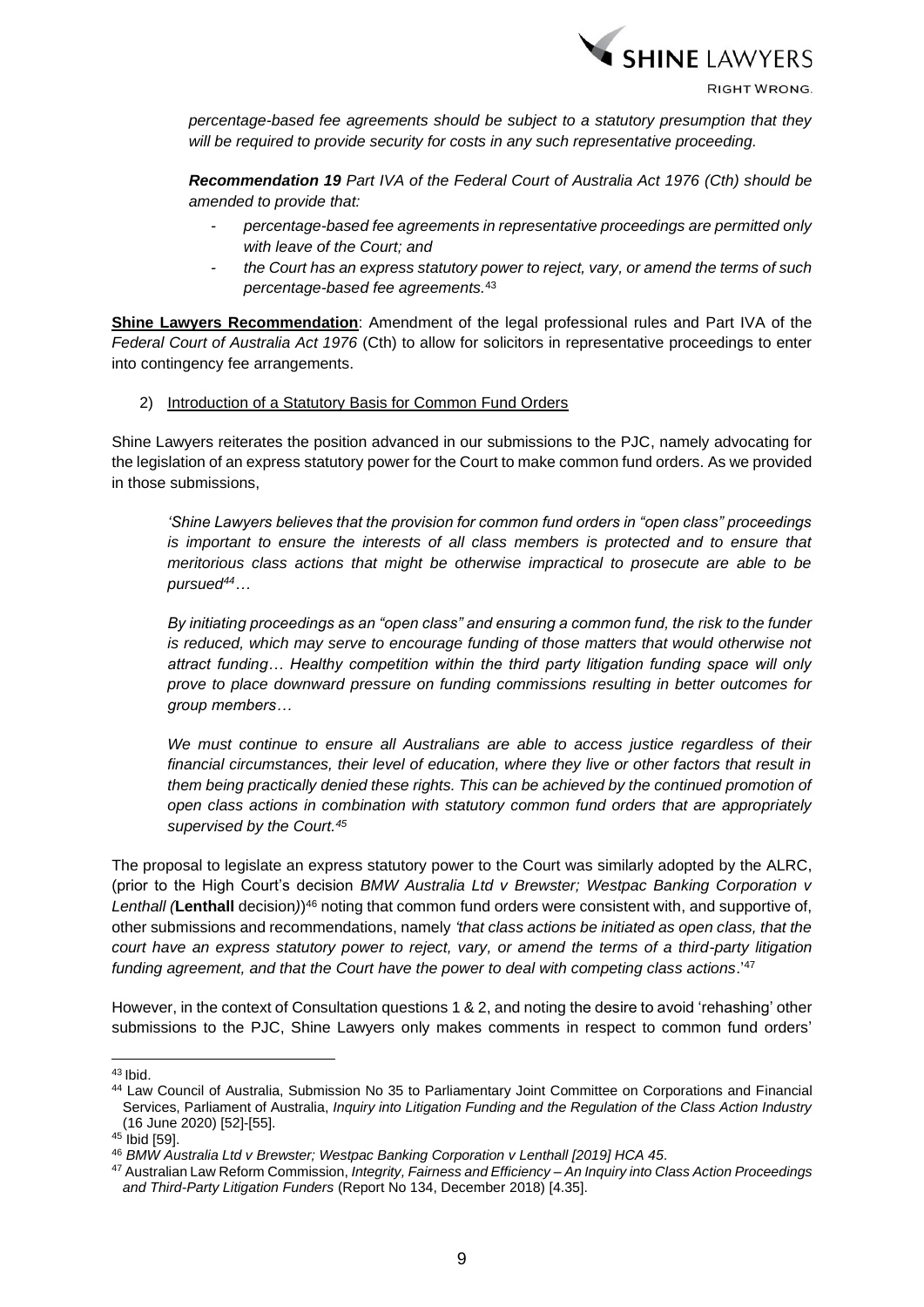

influence on the effectiveness of the Court's oversight of ligation funding agreements and the flow on effect to group member returns in resolution sums.

Safeguard against onerous commission rates: As was identified in the PJC Report, the Federal Court's ability to make common fund orders is arguably a '*safeguard to class members from onerous litigation*  funding commissions.<sup>'48</sup> This safeguard is achieved through a combination of '*efficiencies and enhanced competition*,'<sup>49</sup> that serve to reduce funding commission rates, as noted by Beach J in *McKay Super Solutions Pty Ltd (Trustee) v Bellamy's Australia Ltd (No 3)* (emphasis added)*,*

*'First, one advantage of early common fund orders was that it assisted to resolve the problem of competing class actions … If one action was to be the winner, the associated funder had to accept the rate to be ultimately struck by the Court under a common fund order … Control of the commission rate was ceded to the Court as the price of success.'* 50

However, this safeguard has been curtailed by the Lenthall decision and the limitation placed on Courts in making common fund orders early in a proceeding, as further noted by Beach J in *McKay Super Solutions Pty Ltd (Trustee) v Bellamy's Australia Ltd (No 3)*,

*'Second, and flowing from BMW Australia Ltd v Brewster, I now have less flexibility to deal with commission rates. In my respectful view, this is something that the legislature should address sooner rather than later, informed by Professor Vince Morabito's impressive empirical research. Trial judges need flexible tools to regulate these funding arrangements and to tailor solutions to each individual case. And preferably that regulation should take place closer to the outset of proceedings rather than at the other end, particularly where competing class actions are in play.'*<sup>51</sup>

While common fund orders may still, arguably, be made at settlement or judgment of a representative proceeding, litigation funders are not incentivised '*to invest considerable sums (usually in excess of \$5 million) into a class action without also undertaking a book build in order to guarantee a minimum return*.'<sup>52</sup> Without a guaranteed return and the costs of book building still in play, the downward pressure on commission rates in the litigation funding market is absent.

Additionally, the market's uncertainty around the import of common fund orders made at the conclusion of proceedings is compounded by the Court's own uncertainty as to its powers to vary litigation funding, as articulated by Lee J in *Liverpool City Council v McGraw-Hill*,

*'If the legislature, cognisant of the developments in Part IVA proceedings following the rise of a sophisticated market for litigation funding, wishes the Court to have an express power to vary funding agreements to prevent excessive returns and abuses, then express statutory power should be provided and detailed criteria should be set out which identifies the basis or bases upon which that power should be exercised.*' 53

<sup>48</sup> Parliamentary Joint Committee on Corporations and Financial Services, Parliament of Australia, *Inquiry into Litigation Funding and the Regulation of the Class Action Industry* [9.69].

<sup>49</sup> Law Council of Australia, Submission No 67 to Parliamentary Joint Committee on Corporations and Financial Services, Parliament of Australia, *Inquiry into Litigation Funding and the Regulation of the Class Action Industry*  (16 June 2020) [92].

<sup>&</sup>lt;sup>50</sup> McKay Super Solutions Pty Ltd (Trustee) v Bellamy's Australia Ltd (No 3) [2020] FCA 461, [33]-[34].

<sup>51</sup> Ibid.

<sup>52</sup> Law Council of Australia, Submission No 23 to Parliamentary Joint Committee on Corporations and Financial Services, Parliament of Australia, *Inquiry into Litigation Funding and the Regulation of the Class Action Industry*  (16 June 2020) 25.

<sup>53</sup> Liverpool City Council v McGraw-Hill Financial Inc (now known as S&P Global Inc) [2018] FCA 1289 at [54].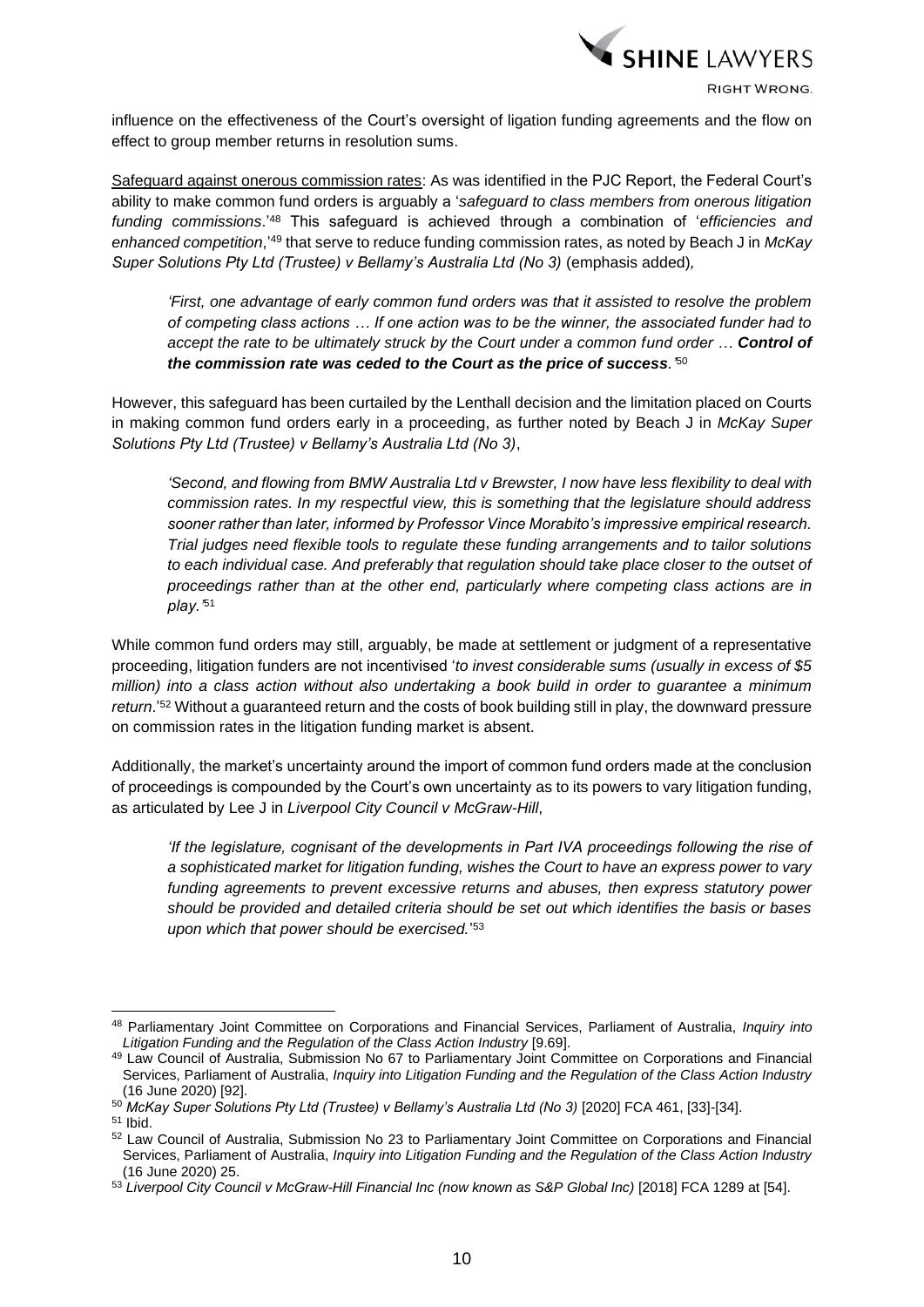

While the PJC Report's Recommendation 7 called for the Government to '*address uncertainty*' in accordance with the Lenthall decision, such a position is, in Shine Lawyers' view, only half the problem and the Government ought to legislate an express power to make common fund orders available at any stage of a representative proceedings so as to reduce uncertainty and to reinforce their market effect on funding commission rates.

Common Fund orders as a 'check and balance': An express statutory power to make orders at any stage of a proceeding would provide the Court a natural 'check and balance' in circumstances where a litigation funder is perceived to be advancing their '*own commercial interests to the detriment of class members*.'<sup>54</sup> Under the current class action regime, the Court's ability to exercise '*oversight and control of funding fees is limited*,' <sup>55</sup> and only comes into play at the end of proceedings. While class actions are subject to the Court's scrutiny by way of settlement approval, where an application to approve a proposed settlement is rejected and a litigation funder does not renegotiate its commission fee, it is entitled to push a funded claim to judgment in order '*to claim its contractual entitlement.*' <sup>56</sup> However, pursuant to a statutory power, particularly at the outset of proceedings, '*Judges* [may] *make a common fund order early in the proceedings with the idea that they are likely to approve a settlement or a judgment with the terms of that common fund order being complied with, but they don't fully promise it*,'<sup>57</sup> imposing a trade-off in litigation funding where commerciality overcomes the fidelity of the contractual commission sought. In the context of concerns over 'windfall profits' achieved by litigation funders in percentage based commissions, common fund orders are a common sense power to provide the Court to manage such circumstances.

The Court's comments concerning common fund orders: Finally, the effect of having the power to make common fund orders in representative proceedings has been well documented by the Court itself, noting the above extracts relied upon and the following extracts provided below,

Per the Full Federal Court in *Money Max Int Pty Ltd (Trustee) v QBE Insurance Group Limited,*

*In our view the proposed orders have the additional benefit that they will enhance access to justice by encouraging open class representative proceedings. If litigation funders are permitted to charge a commercially realistic but reasonable percentage funding commission to the whole class it is less likely that funders will seek to bring class actions limited to those persons who have signed a funding agreement. The encouragement of open class representative proceedings should reduce the potential for conflicts of interest between funded registered class members and unfunded class members and between the solicitors for the applicant and unfunded non-client class members. Open class proceedings will also act to inhibit competing class actions and avoid the multiplicity of actions which they represent. Competing class actions can cause significant delay, increased costs and wastage of the resources of the parties and the courts. As we have said, this is not a factor in the present case but it may be in other cases*.'<sup>58</sup>

Per Justice Lee in *Lenthall v Westpac Life Insurance Services Ltd,*

'*Any interested observer of the market for litigation funding in Australia, would be aware that the market is in a state of flux and is dynamic. This dynamism has two facets. The first is the* 

<sup>54</sup> Parliamentary Joint Committee on Corporations and Financial Services, Parliament of Australia, *Inquiry into Litigation Funding and the Regulation of the Class Action Industry* [9.71].

<sup>55</sup> Law Council of Australia, Submission No 67 to Parliamentary Joint Committee on Corporations and Financial Services, Parliament of Australia, *Inquiry into Litigation Funding and the Regulation of the Class Action Industry*  (16 June 2020) [90].

 $56$  Ibid.

<sup>57</sup> Professor Peta Spender, *Committee Hansard*, 24 July 2020, p. 22.

<sup>&</sup>lt;sup>58</sup> Money Max Int Pty Ltd (Trustee) v QBE Insurance Group Limited (2016) 245 FCR 191 at 205.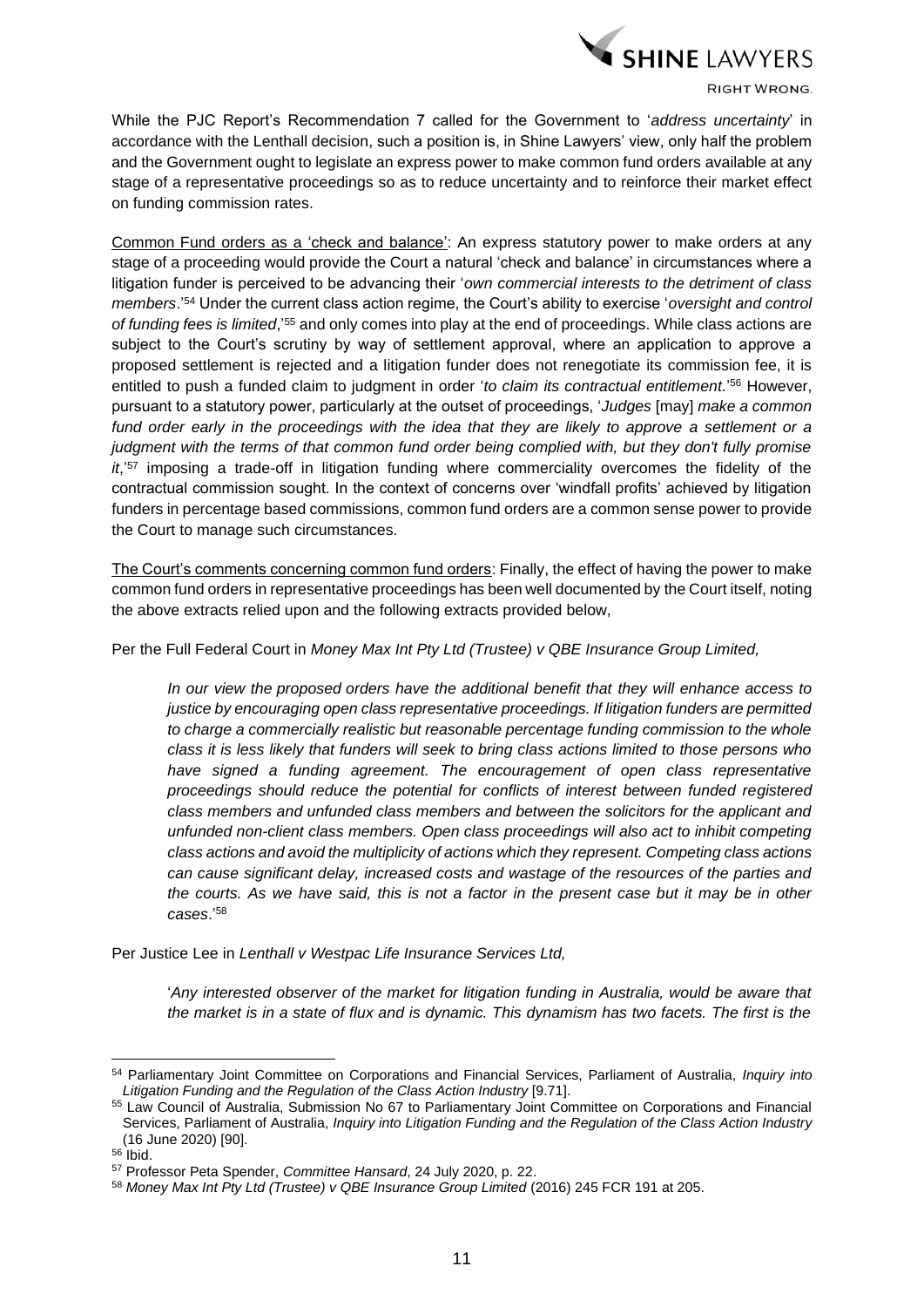

*increasing number of funders coming into the litigation funding market. The second, which no doubt is related to the first, is the apparent downward pressure on funding rates.'<sup>59</sup>*

Simply put, common fund orders '*reduce barriers to entry to the funding market (by eliminating the need to engage in costly book build processes before commencing proceedings), increase competition, increase transparency and reduce funding costs,'*<sup>60</sup> and as such, ought to be available to the Court to make at any point in a class action so as to maximise fair, reasonable and proportionate returns to group members.

**Shine Lawyers Recommendation**: Part IVA of the *Federal Court of Australia Act 1976* (Cth) should be amended to provide the Court with an express statutory power to make common fund orders on the application of the plaintiff or the Court's own motion.

3) Statutory powers be given to the Court

If, notwithstanding our recommendation above, there is to be reform, it is our view that any reform be confined to an expansion of the Court's present powers, namely, '*a statutory power to vary the terms of a litigation funding agreement should be coupled with a requirement that funding agreements with*  respect to a class action require court approval to be enforceable,' as recommended by the ALRC.<sup>61</sup>

While Shine Lawyers does not expressly endorse such a reform, if statutory reform is to occur, it would be preferable that it provide a legislative basis for the Court to, '*reject, vary or set the commission rate*  in litigation funding agreements.<sup>'62</sup> Under such a statutory power, fair, reasonable and proportionate rates of group member returns in funded class action litigation would be further protected by the Court's capacity to regulate the terms and commissions in funding arrangements.<sup>63</sup>

The proposed statutory powers of the Court would readily intersect with the Court's present processes as the powers would be informed by existing and developing jurisprudence $64$  and would be exercised in a limited '*supervisory role when necessary to protect group members*.' <sup>65</sup> This narrow construction of the statutory power to vary, reject or set funder commission rates was equally contemplated by Lee J in *Liverpool City Council*, who expressed that such a statutory power should serve to prevent '*excessive returns and abuses*.'<sup>66</sup>

Concerning the impact on the litigation funding regime, Maurice Blackburn considered in their submissions to the PJC the introduction of such a statutory power to likely have little effect on the business of litigation funding, at least in the long term, '*as the practical application of this type of provision evolves and the principles become settled*.'<sup>67</sup> Shine Lawyers agrees with that view.

**Shine Lawyers Recommendation**: Where statutory reform is considered necessary, a statutory basis should be given for the Court's power to vary the terms of litigation funding agreements, coupled with a

<sup>59</sup> *Lenthall v Westpac Life Insurance Services Ltd [2018] FCA 1422 at [18].*

<sup>60</sup> Law Council of Australia, Submission No 67 to Parliamentary Joint Committee on Corporations and Financial Services, Parliament of Australia, *Inquiry into Litigation Funding and the Regulation of the Class Action Industry*  (16 June 2020) [96].

<sup>61</sup> Australian Law Reform Commission, *Integrity, Fairness and Efficiency – An Inquiry into Class Action Proceedings and Third-Party Litigation Funders* (Report No 134, December 2018) [6.84].

<sup>62</sup> Ibid [6.90].

<sup>63</sup> Ibid [6.90].

<sup>64</sup> Ibid [6.93].

<sup>65</sup> Ibid [6.92].

<sup>66</sup> *Liverpool City Council v McGraw-Hill Financial, Inc (now known as S & P Global Inc)* [2018] FCA 1289.

<sup>67</sup> Maurice Blackburn, Submission No 37 to Australian Law Reform Commission, *Integrity, Fairness and Efficiency – An Inquiry into Class Action Proceedings and Third-Party Litigation Funders,* [5.56].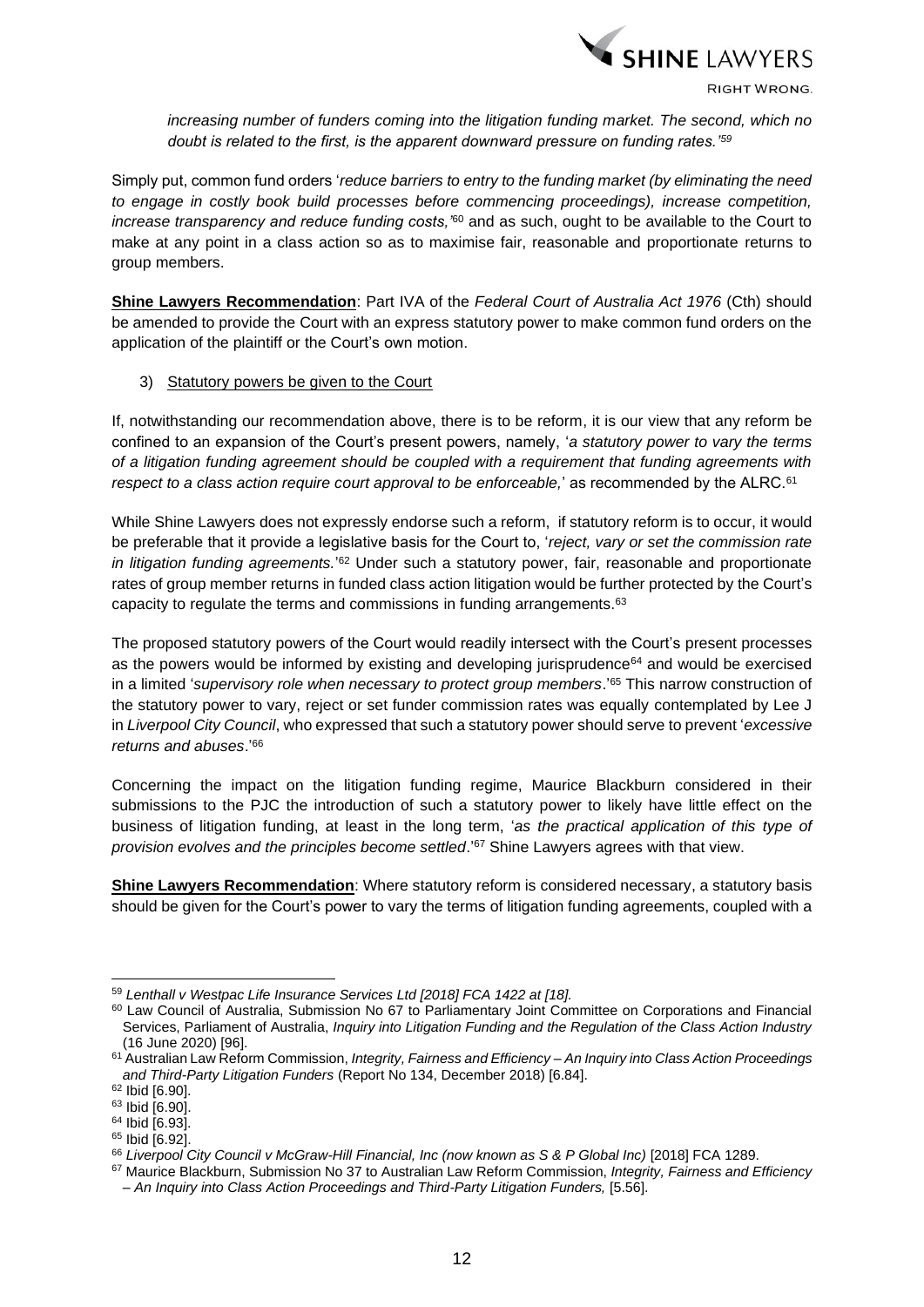

requirement that funding agreements with respect to a class action require court approval to be enforceable, as recommended by the ALRC. 68

<sup>68</sup> Australian Law Reform Commission, *Integrity, Fairness and Efficiency – An Inquiry into Class Action Proceedings and Third-Party Litigation Funders* (Report No 134, December 2018) [6.84].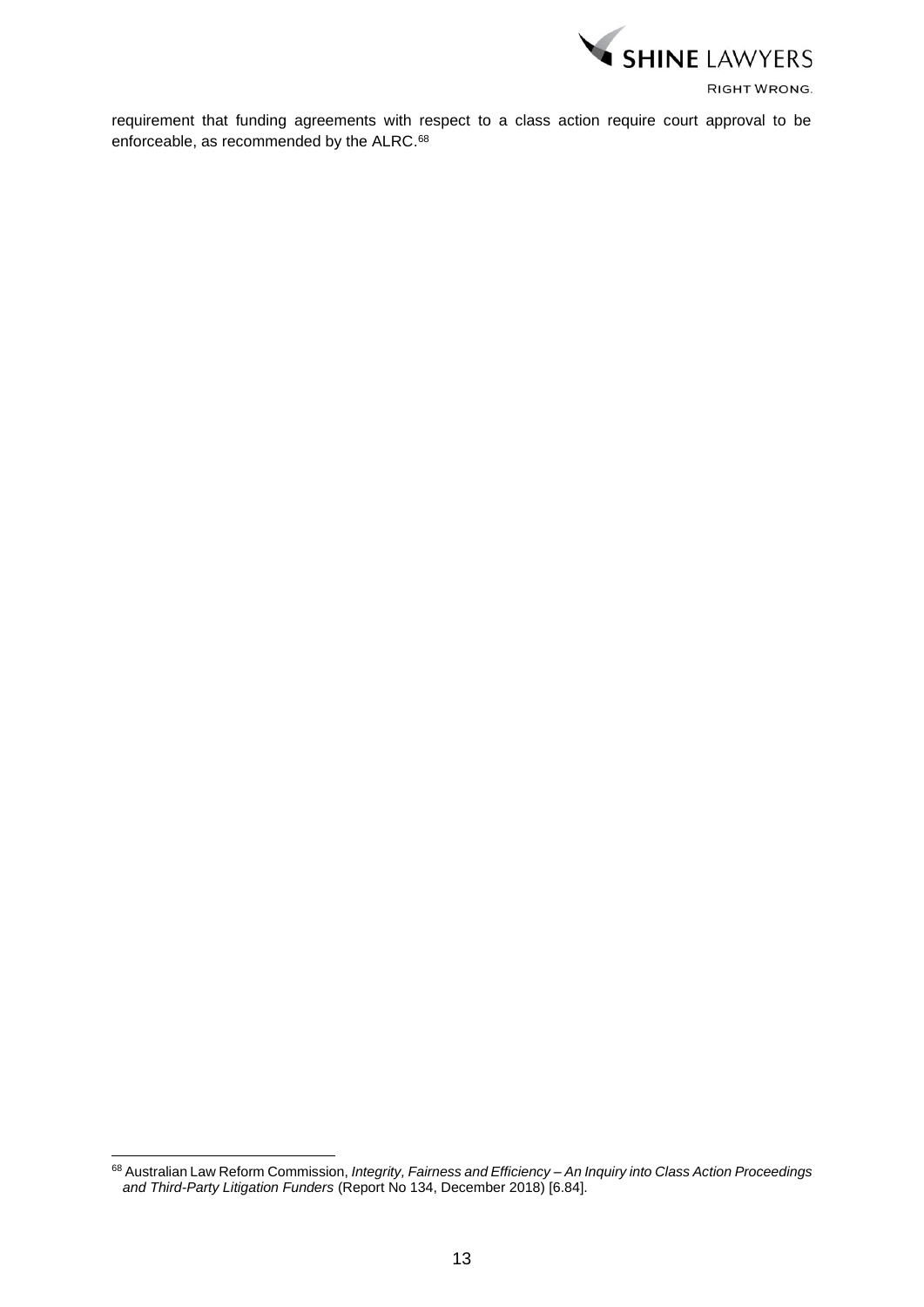

3. Is a minimum gross return of 70 per cent to class members the most appropriate floor for any statutory minimum return? If not, what would be the appropriate minimum and its impact on stakeholders, the class action system and the litigation funding industry?

As recommended in response to Questions 1 and 2 above, Shine Lawyers does not support the introduction of a statutory minimum rate of return to group members, particularly a statutory minimum of 70%. It is our position that such a percentage is liable to negatively affect the litigation funding regime, class actions system and most importantly, group members, by:

- a) reducing competition in the litigation funding market;
- b) affecting the commerciality of claim valued at less than \$50 million;
- c) introducing ulterior factors into the processes of litigation, such as strategic interlocutory disputes designed to force parties into unfavourable settlements when approaching the 30% cap on returns; and
- d) ultimately impeding Australians' access to justice.

Firstly, in answer to the proposal of a statutory minimum return of 70%, we submit the following concerns:

1) No submissions considered in the PJC Report recommended a minimum return of 70%. The figure was proposed by Senator Pauline Hanson in the course of '*seeking to balance concerns that*  litigation funders were gouging vulnerable litigants by charging fees of up to 50 per cent of *damages awards*.'<sup>69</sup> Lacking any research, evidence or analysis, no proper consideration has been given to the implications of a 70% statutory minimum return, save for the simple idea of higher gross returns to group members.

A report provided by PwC to Omni Bridgeway, 'Models for the regulation of returns to litigation funders' in respect of the PJC Report's 'Recommendation 20' (the **PwC Report**) expressed a similar reservation,

*'[T]he proposals mooted in Recommendation 20 are not based on a consideration of economic returns or economic efficiency in a conventional regulatory sense, but are instead directly based on considerations of proportionality and allocation. Indeed, this approach is not consistent with regulatory theory and does not provide a balanced economic basis for the form of price regulation proposed in the report*.'<sup>70</sup>

The Government must not enact statutory reforms that have the potential to re-define third party litigation funding in Australia on the basis of unsubstantiated proposals.

2) Access to Justice and Reducing competition in the Market: Observing further results from the PwC Report, in a review of the 33 settlements achieved in class actions to date, a '*cap of 30% would have had implications for 91% of publicly available settlements funded under Part IVA proceedings (see Figure 1). That is, 9% of cases would unambiguously proceed as the gross returns (i.e. legal fees and funder returns) would fall below the 30% caps*. <sup>71</sup> See below the figure provided in the PwC Report,

<sup>69</sup> Ronald Mizen, *Litigation funding rules on the brink as dissent grows*, in Australian Financial Review, 11 November 2020.

<sup>70</sup> PriceWaterhouseCoopers Report, *Models for the regulation of returns to litigation funders*, 16 March 2021, 4.

<sup>71</sup> Ibid 14.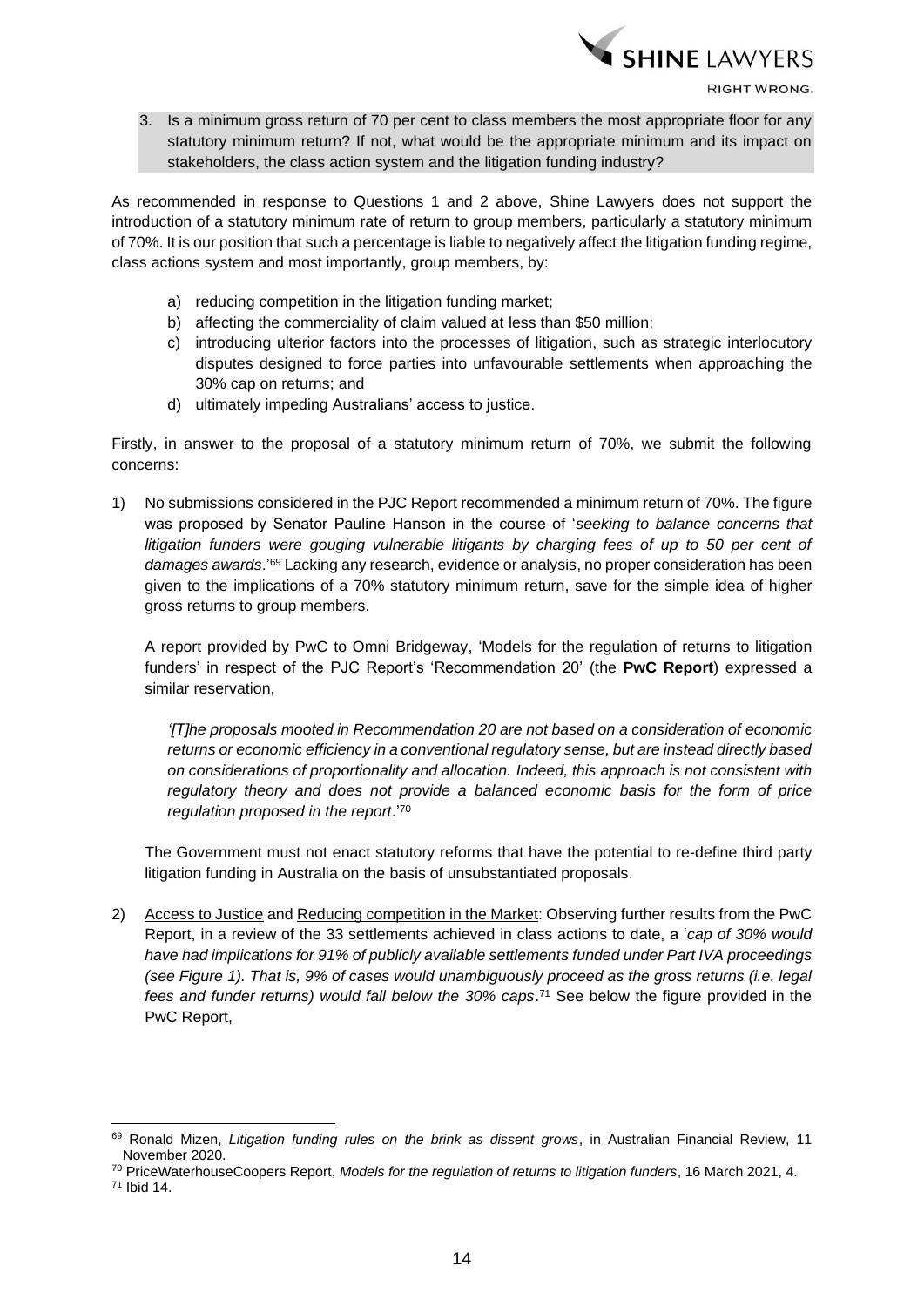



Figure 1: Gross returns to the funder as a percentage of the gross settlement fund – public data<sup>72</sup>

Source: PwC and Morabito (2020)



Figure 2: Litigation costs as a percentage of the gross settlement fund – public data<sup>73</sup>

Source: PwC & Morabito (2020)

On the basis of the above graphs, where there had been a 70% statutory minimum return, 12 class actions would not have been filed with third party funding as they '*would not have been commercially viable for the funders (i.e. cases where the litigation costs alone would not have come within the proposed 30% cap, meaning the funder would have made a loss or been in a break scenario and made no profit at all*).' 74

These figures go to justifying the view that it is better for class members to get 50 per cent of something with the involvement of a litigation funder, as opposed to 100 per cent of nothing without

<sup>72</sup> Ibid 15.

<sup>73</sup> Ibid 16.

<sup>74</sup> Ibid.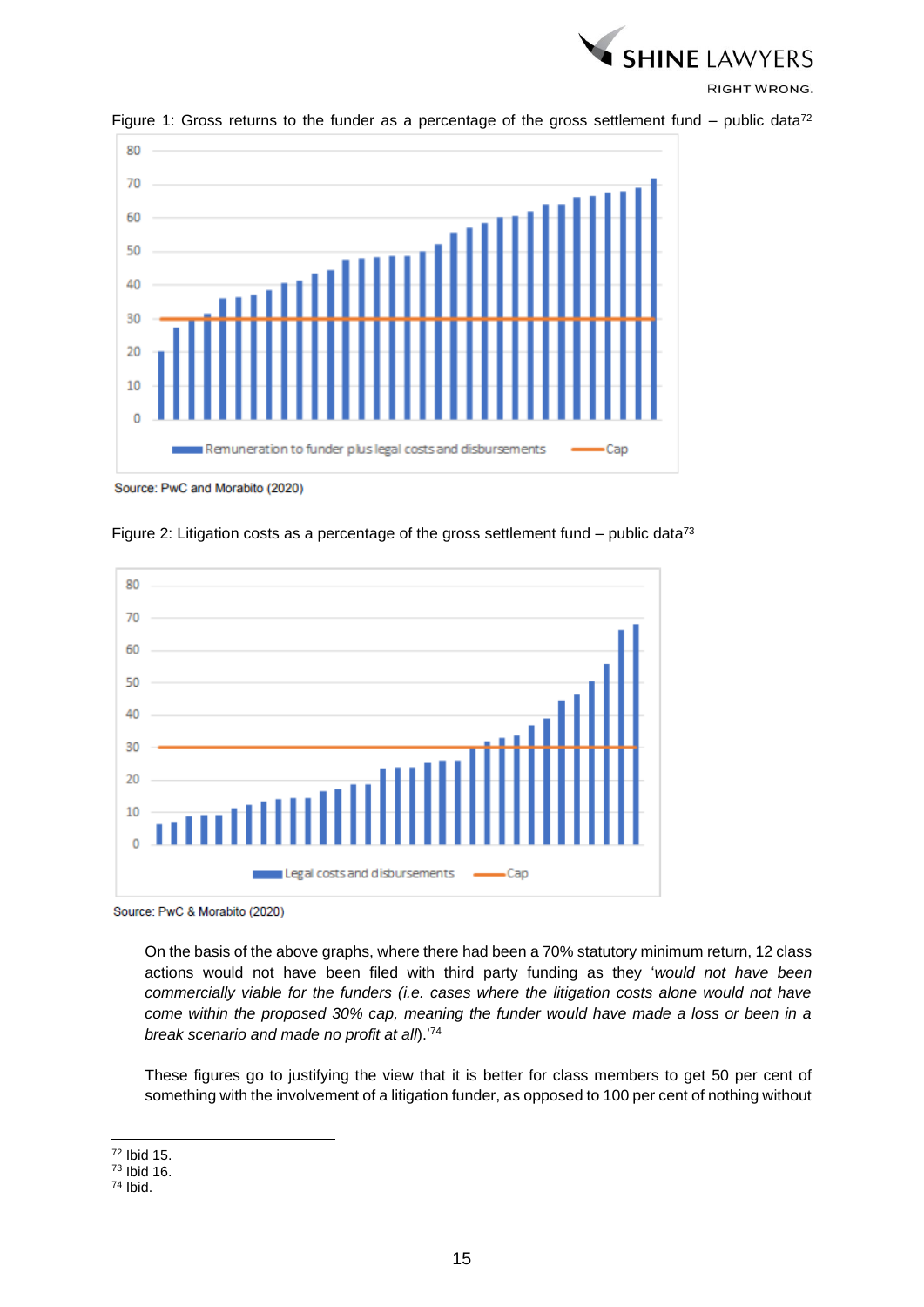

the involvement of a litigation funder. <sup>75</sup> Despite the PJC Report considering that '*such arguments ignore the possibility that class members could receive substantially more than 50 per cent of something, with litigation funders still receiving a return that is reasonable, proportionate and fair*  for the risks they have taken,<sup>76</sup> a 30% cap will have the effect of reducing the number of claims that are approved for third party funding. This likelihood that funders will simply reject funding proposals for expensive or small matters over the threat of smaller commissions is not a surprise, as the motivations of funders are well summarised by the following:

*'While litigation funding serves a valuable social purpose when it finances meritorious cases that otherwise would not be pursued,'* <sup>77</sup>*… 'Firms fund cases where the risk is small and where they estimate the probability of winning a successful judgment or settlement to be large…Firms prefer cases that are likely to settle quickly, because the longer and more complex a matter is, the greater the firm's risk.'*<sup>78</sup>

Despite the PJC Report's willingness to assume that the third party funding market in Australia will simply adapt to a statutory minimum and accept smaller returns, what we will see is a trade-off, *'by providing higher returns to some plaintiffs, there will be fewer supported actions, and hence zero*  returns to other potential plaintiffs.<sup>'79</sup> It is therefore Shine Lawyers' position to recommend against the proposal for a 70% minimum return.

3) Imbalanced effect on different types of Class Actions and Claims of different complexities: The introduction of a 'hard-and-fast' 70% minimum return applying to all Part IVA class actions ignores the legal distinctions between class actions and will create imbalanced effects across the class action system.

An example of these legal distinctions is the comparison between shareholder class actions and employee entitlement class actions. Where a shareholder class action will likely rely upon the costly exercise of preparing, filing and cross-examining extensive expert evidence to prove misleading and deceptive conduct or breaches of continuous disclosure obligations under provisions of the Corporations Act, an employee entitlement claim will likely forgo any expert evidence and will instead focus on the language used in a contract of employment, which may require a labour intensive document audit of its class members. These two approaches in the class actions are fundamentally distinct from one another and, most importantly, the legal costs and disbursements in pursuing each class action are incurred in the course of entirely different legal arguments.

To enact a blunt, statutory minimum on both forms of class actions belies a lack of understanding of the origins and reasons for costs in class actions, as well as ignoring the different risks assumed in funding each class action.

This observation also goes to a 70% statutory minimum ignoring the fact that class actions have varying degrees of complexity. A 70% minimum return would still allow for 'windfall' profits in circumstances where matters are swiftly litigated and mediated, such as in matters where the respondent has admitted wrong-doing to a corporate regulator and a law firm files a shareholder claim on the basis of that concession. Conversely, where matters are factually complex and require

<sup>75</sup> Parliamentary Joint Committee on Corporations and Financial Services, Parliament of Australia, *Inquiry into Litigation Funding and the Regulation of the Class Action Industry* [13.54].

 $76$  Ibid.

<sup>77</sup> J.B. Heaton (2019), *The Siren Song of Litigation Fundin*g, 9 Michigan Business & Entrepreneurial Law Review, 139.

<sup>78</sup> David S Abrams & Daniel L Chen (2013), *A market for justice: A first empirical look at third party litigation funding*, 15(4) University of Pennsylvania Journal of Business Law, 1088.

<sup>79</sup> PriceWaterhouseCoopers Report, *Models for the regulation of returns to litigation funders*, 16 March 2021, 16.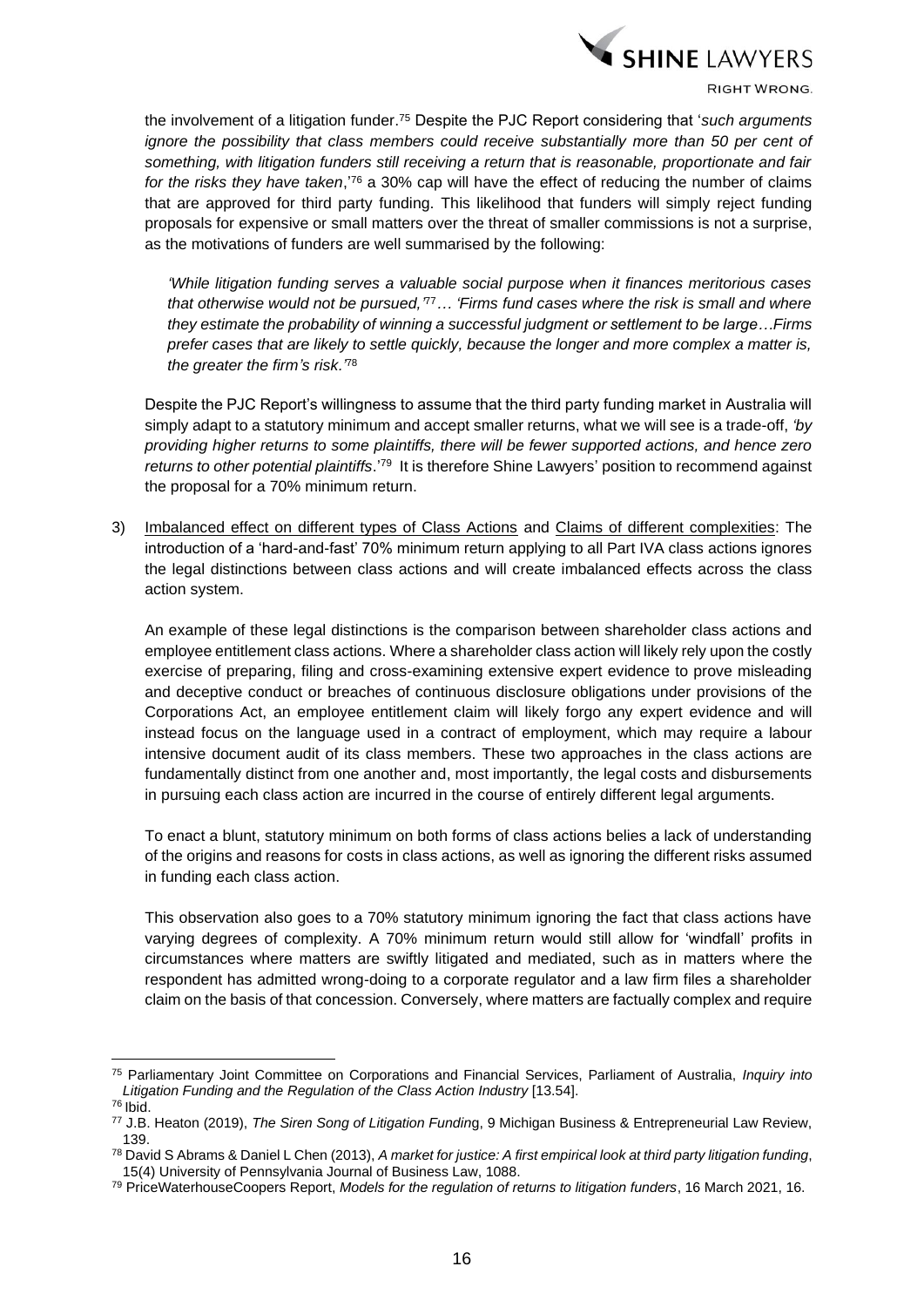

significant legal resources to pursue the claim, a 70% minimum return would discourage any funder from the threat of significant legal costs encroaching upon its 30% commission cap.

It is Shine Lawyers' position that the use of a blunt instrument, in the form of a 70% minimum return to group members, has the potential to dramatically and erratically affect the class action regime as the nuances of each class action are ignored by a blanket proposal. Such a reform has a likelihood of effecting Australian's access to justice as it is foreseeable that only obvious 'wins' would be funded and filed, whereas any 'fights' would simply be too much of a risk for third party funders to back.

4) Strategic Litigation: Similar to the effects that a 70% statutory minimum return may have on the capacity of class actions with inherent legal or factual complexities to receive funding, there is a potential flow-on effect of a 30% commission arising from the affected legal costs and disbursements incurred in a matter. Where a class action is funded and the legal costs and disbursements incurred begin to encroach upon the funder's commission, there is a risk that the funder will pressure the lawyers to either reduce their fees or to commit less resources to the matter generally, which '*may have a deleterious impact on the likelihood of success. Thus, while getting under the cap might be achieved in some instances, this may reduce the likelihood of any return (and the quantum of that return)*.'<sup>80</sup>

There is also the risk that under a 70% minimum return, defendants/respondents will be encouraged to litigate strategically and place pressure on funded parties by 'whittling-away' at the funder's commission through interlocutory stoushes and/or excessive discovery reviews. Such a tactic, which defendants/respondents are entitled to pursue, could lead to funders themselves pressuring plaintiffs into unfavourable settlements due to the threat of funding being exhausted or withdrawn, similar to the matter of *Bywater v Appco Australia Pty Ltd*, wherein Lee J stated, '*[I]n this case, the Court is effectively presented with an ultimatum: approve this settlement, or funding will be withdrawn and the solicitors will not continue to act for the applicants and the group members because, it is said, they cannot "fund" the proceeding by running it on a speculative basis. If that happens, the claims of group members will simply not be agitated.*' 81

We raise this observation as another example of the wide-ranging effect that a blanket statutory minimum could have on the class action system and litigation funding regime.

5) Commerciality of claims under \$50 million: As is apparent from the above observations, a 70% statutory minimum return will have greater negative effects on claims with smaller values. The PJC Report makes it clear that the Government has a concern over claims in which windfall profits in the tens of millions are achieved by funders by way of percentage-based commissions in claims with value in the hundreds of millions. However, it is our strong position that little regard has been given by the Committee to claims with overall value below \$50 million that are equally important for Australians to bring with third party funding.

Each of the observations we have made in response to Consultation Question 3 are applicable to claims valued at under \$50 million and are exacerbated by the smaller margins within which funders, lawyers and group members are expected to pursue litigation. Due to the smaller value, the margins for error in assumptions or reasoning are smaller and the effect of unforeseen costs are larger, making these claims immediately less attractive to third-party funding. Interlocutory disputes are exponentially more likely to pressure funders to unfavourable settlements and legal or factual complexities in matters will be of even more concern when funding approval is sought.

 $80$  Ibid.

<sup>81</sup> *Bywater v Appco Group Australia Pty Ltd* [2020] FCA 1537.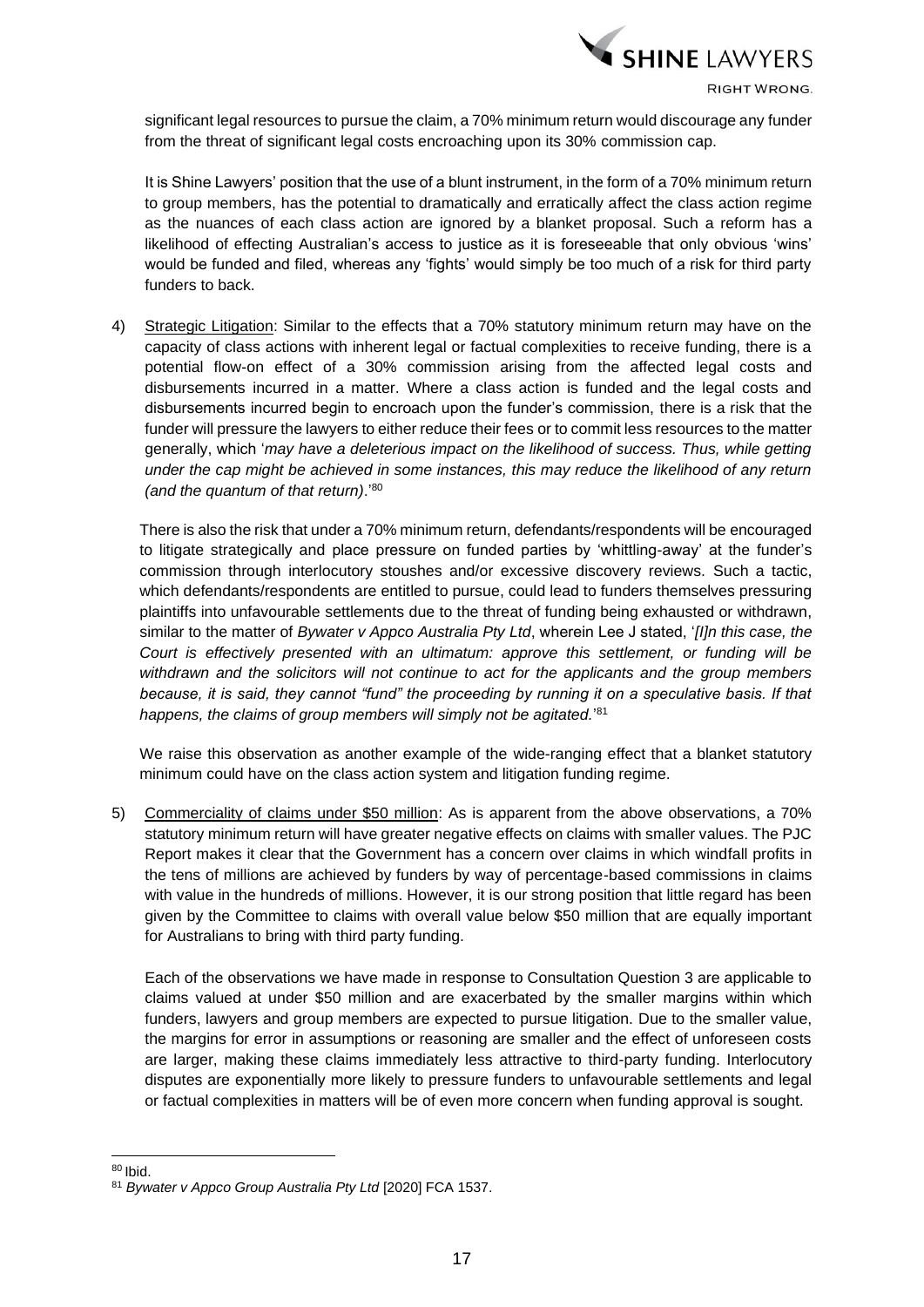

In an industry where,

'*the real problem is that the investment class is a poor one. First, high-stakes civil litigation is*  far more complex and random than most investors understand. There are an overwhelming *number of ways that litigants can lose and far fewer paths to significant victories. Second, few good cases*—*from an investment perspective*—*are likely to find their way to funders. Third, litigation funding is probably prone to optimism bias, causing litigation funders to overestimate the probability of victory in their cases. Finally, litigation funding is fungible with little value added by the funder, suggesting that competition will drive down any significant previously-existing profits. While litigation funding serves a valuable social purpose when it finances meritorious cases that otherwise would not be pursued, we can expect investor success in the field to be rare and likely limited to those funders with the most litigation savvy and the best luck. Nevertheless, investors are unlikely to give up on the space despite the large prospect of poor returns,'<sup>82</sup>*

litigation funders are liable to simply avoid funding small value claims of under \$50 million due to the inherent risk of the investment being compounded by the introduction of a 70% statutory minimum return to group members.

**Shine Lawyers Recommendation**: On the basis of the above observations, Shine Lawyers hold significant reservations as to the implications of a statutory minimum rate of return to group members of any resolution sums in class actions to the litigation funding regime and class actions system. It is our position that any statutory minimum will place an unyielding impediment to the ability to obtain funding for class actions and is likely to have a negative effect on access to justice and competition in the litigation funding market.

# *Q: If not, what would be the appropriate minimum and its impact on stakeholders, the class action system and the litigation funding industry?*

If a statutory minimum rate of return of the gross proceeds of a class action is to be introduced, it is Shine Lawyers' position that the statutory minimum be no higher than 51% of any settlement or judgment sum, and that that 51% be legislated as a rebuttable presumption within the existing Part IVA framework of the *Federal Court of Australia Act 1976,* wherein the Court would retain a discretion to approve a different amount.<sup>83</sup> The Court's discretion could be guided and determined by a nonexhaustive list of factors, providing for consideration of the reasonableness and proportionality in a proposed resolution sum, for example:

- a) '*the resolution sum itself;*
- b) *the aggregate amount in dispute, if it is able to be reliably estimated or determined;*
- c) *the risks of establishing liability, loss or damage.*
- d) *any significant procedural risks, such as the likelihood of an order under section 33N of the Federal Court of Australia Act;*
- e) *the duration of the litigation and the stage at which it was resolved as well as the defendant's conduct of the litigation;*
- f) *the amount (if any) advanced by way of security for costs*.'<sup>84</sup>

<sup>82</sup> J.B. Heaton (2019), *The Siren Song of Litigation Fundin*g, 9 Michigan Business & Entrepreneurial Law Review, 139.

<sup>83</sup> Maurice Blackburn, Submission No 37 to Australian Law Reform Commission, *Integrity, Fairness and Efficiency – An Inquiry into Class Action Proceedings and Third-Party Litigation Funders* [5.66].

<sup>84</sup> Ibid [5.65].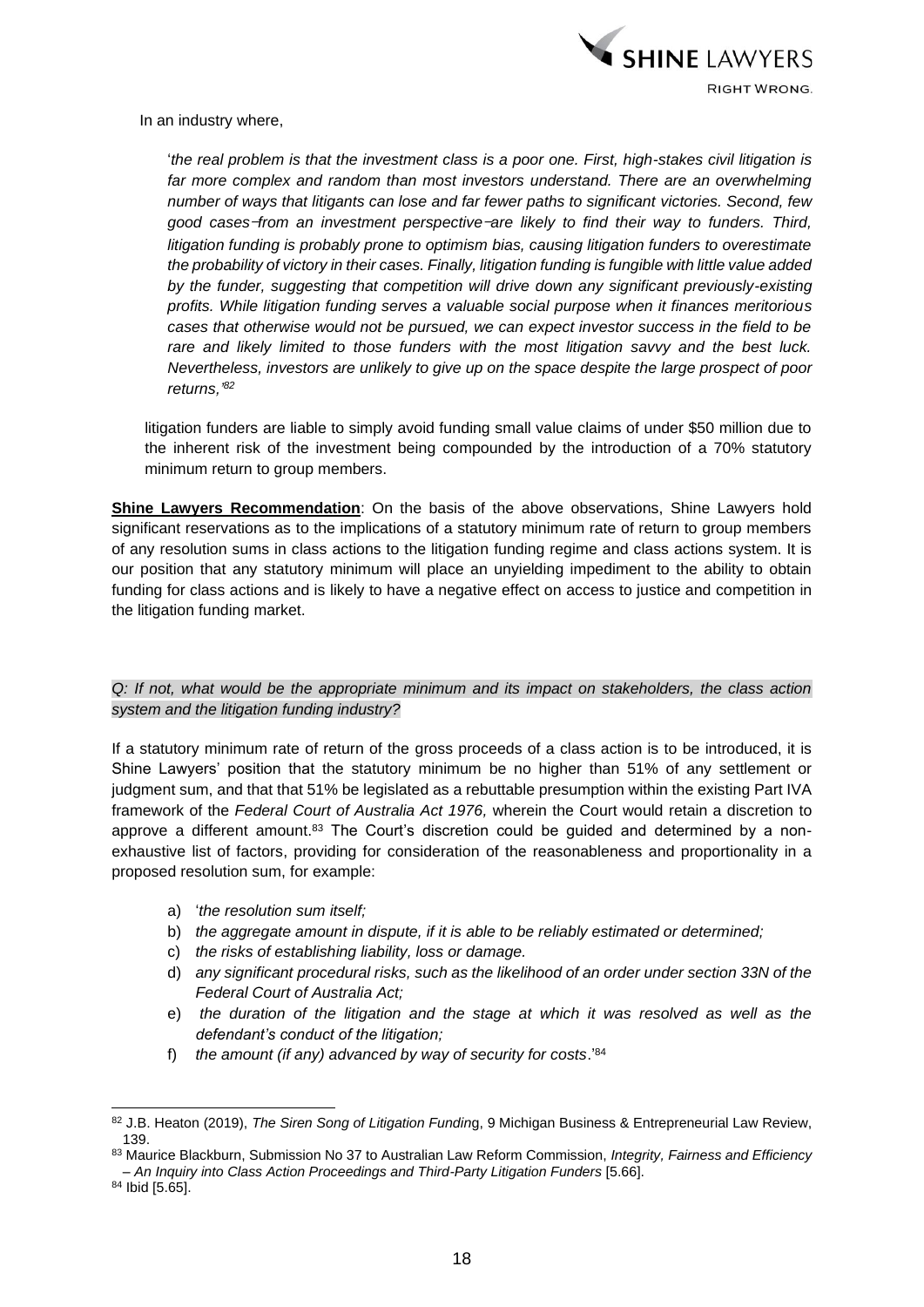

The proposal of a minimum rate of return of 51% is not novel and has been recommended by both funders<sup>85</sup> and plaintiff law firms<sup>86</sup> previously as a way of satisfying the Australian Government, intent on enacting safeguards for group members in the litigation funding regime. Omni Bridgeway noted from the ALRC's Final Report that from a review of a sample size of 30 class actions between 2013-2018, '*approximately two-thirds of all funded cases settled during the review period, more than 51% of the settlement proceeds were left for distribution to class members.*' <sup>87</sup> Indeed, Omni Bridgeway declared in its submissions to the PJC that in matters where claimants are to receive less than 51% of the resolution sum, '*the funder should be required to carry that burden*.'<sup>88</sup>

By enacting a statutory presumption of a minimum 51% rate of return to group members from resolution sums, and a discretion for the Court to award higher funding commission rates in circumstances where it is deemed reasonable and proportionate, the risk of affecting seismic shifts to the litigation funding regime are reduced. Additionally, such a presumption would intersect with further recommendations we outline below in response to Consultation Question 6, namely that the Court ought to be provided further resources, where it deems it necessary, to appoint an assessor to assist in determining questions of parties' costs, commissions and generally those matters concerning the fair and reasonable resolution of class actions.

Further and in conjunction with a 51% minimum return to group members, it is also Shine Lawyers' position that an accompanying 'cap' on commissions claimed by way of a multiple of deployed capital could be considered. Based on Shine Lawyers' experience in funded class actions, we would propose a cap on funder commissions of three times the amount of deployed capital. So if, for example, a funder paid \$5 million towards the costs of a class action, it would be not be entitled to recover any more than \$15 million from any proceeds from the class action.

The proposed cap would operate in the same form as the 51% minimum return, in that it would be introduced as a statutory rebuttable presumption to be applied by the Court in tests of fair, reasonable and proportionate returns to group members, with a discretion to award commissions in excess of the 150% where it is deemed 'necessary or appropriate'. The cap would seek to prevent 'windfalls' in the same manner as the minimum return of 51% while also ensuring that in the event a 51% minimum is enacted, it does not encourage funders to move from percentage-based commissions to multiples on deployed capital as a means of having more control over the day-to-day expenses of class action litigation.

**Shine Lawyers Recommendation**: Shine Lawyers reiterates that it does not support the introduction of any statutory minimum rate of return to group members in resolution sums. However, where the Government insists on implementing one, we recommend a minimum return to group members of 51% of proceeds, and a maximum return to funders of three times the amount of deployed capital, as rebuttable presumptions wherein the Court retains the discretion to approve different amounts.

<sup>85</sup> Omni Bridgeway Limited, Submission No 73, Parliamentary Joint Committee on Corporations and Financial Services, Parliament of Australia, *Inquiry into Litigation Funding and the Regulation of the Class Action Industry*  (16 June 2020) p 8.

 $86$  Ibid [5.65].

<sup>87</sup> Omni Bridgeway Limited, Submission No 73, Parliamentary Joint Committee on Corporations and Financial Services, Parliament of Australia, *Inquiry into Litigation Funding and the Regulation of the Class Action Industry*  (16 June 2020) p 8.

<sup>88</sup> Ibid 9.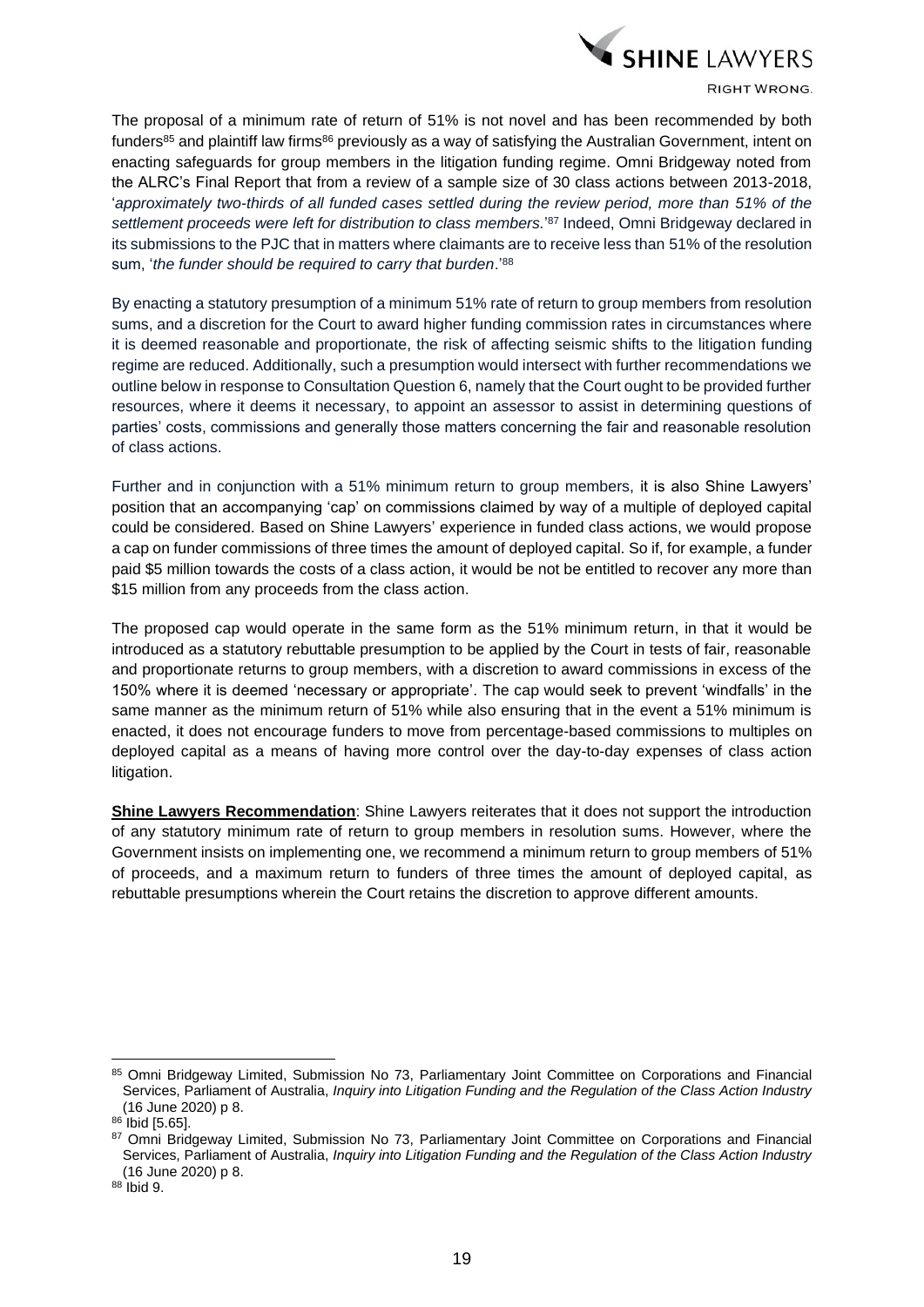

- 4. Is a graduated approach taking into consideration the risk, complexity, length and likely proceeds of the case appropriate to ensure even higher returns are guaranteed for class members in more straightforward cases?
- 5. How would a graduated approach to guaranteed returns for class members be implemented? This can include how a decision is made that a particular case is straightforward, how cases could best be classified to determine the minimum return applicable to a particular case and at what stage of an action such a determination should be made.

Shine Lawyers responds to Consultation Questions 4 and 5 together for efficiency.

We do not support the introduction of a graduated approach in large part due to the factors discussed above in response to Consultation Question 3, that statutory reform of the class action industry without consideration given to the legal and practical distinctions between the various forms of claims is liable to cause erratic and unintended effects. Under a graduated approach, the distinctions between claims would be even more pronounced.

For example, a class action's length or duration gives an inadequate indication of the likely costs of reasonable return in that action. Group claims may indeed be prolonged due to discovery processes or expert witness evidence, which in turn may be correlative of higher costs incurred. However, the duration of a claim may also be extended dramatically simply by the constraints of the docket Judge's list, or reserved judgments on an interlocutory dispute. Quite simply, length is correlative, not causative, of costs in litigation.

Further, any attempt to factor into a graduated approach the 'likely proceeds' of a claim's value at any point of a class action prior to preparation for mediation is liable to be inaccurate, particularly at the commencement of a claim. To again use the example of shareholder actions, an estimated claim value is, generally, derived from a drop in share price by the number of shares affected. While indicative, the claim value is liable to change at each point of the class action, be it following discovery and the need to re-plead the applicant's claim, or conflicting expert witness evidence that reduces the margins of recovery. Neither does estimated claim value provide any indication of the claim's complexity, where egregious contraventions causing hundreds of millions of dollars may be readily admitted by the respondent.

As a final observation, we note the difficulty and potential for inaccuracy in applying economic modelling to the litigation industry in aid of regulating the rate of third party funding returns. This is in part due to an '*immaturity of the market*' that has '*no structural issues – i.e. barriers to entry – that make litigation funding a natural monopoly*.'<sup>89</sup> Given the reasonably young age of the litigation funding industry and the limited amount of statistical data we are able to consider (noting that a data set of 33 settled funded class actions is relatively paltry) it suggests that the '*problem of excess returns is prima facie not as real as is as claimed*' and that '*as the number of litigation funders increases, the number of actions supported will increase (i.e. providing increased access to justice) and returns to litigants will increase as litigation funders compete for cases in which to invest.'<sup>90</sup>* Further, the nature of litigation funding, as a form of investment, is difficult to reduce to an economic formula. We provided above, under our response to Question 3, a significant extract from J. B. Heaton that notes '*high-stakes civil litigation is far more complex and random than most investors understand*,' <sup>91</sup> and also draw attention to PwC report's Chapter 4 section analysing submissions 100 and 101 to the Committee, being Professor Officer's

<sup>89</sup> PriceWaterhouseCoopers Report, *Models for the regulation of returns to litigation funders*, 16 March 2021, 8 & 9.

<sup>90</sup> Ibid 10.

<sup>91</sup> J.B. Heaton (2019), *The Siren Song of Litigation Fundin*g, 9 Michigan Business & Entrepreneurial Law Review, 139.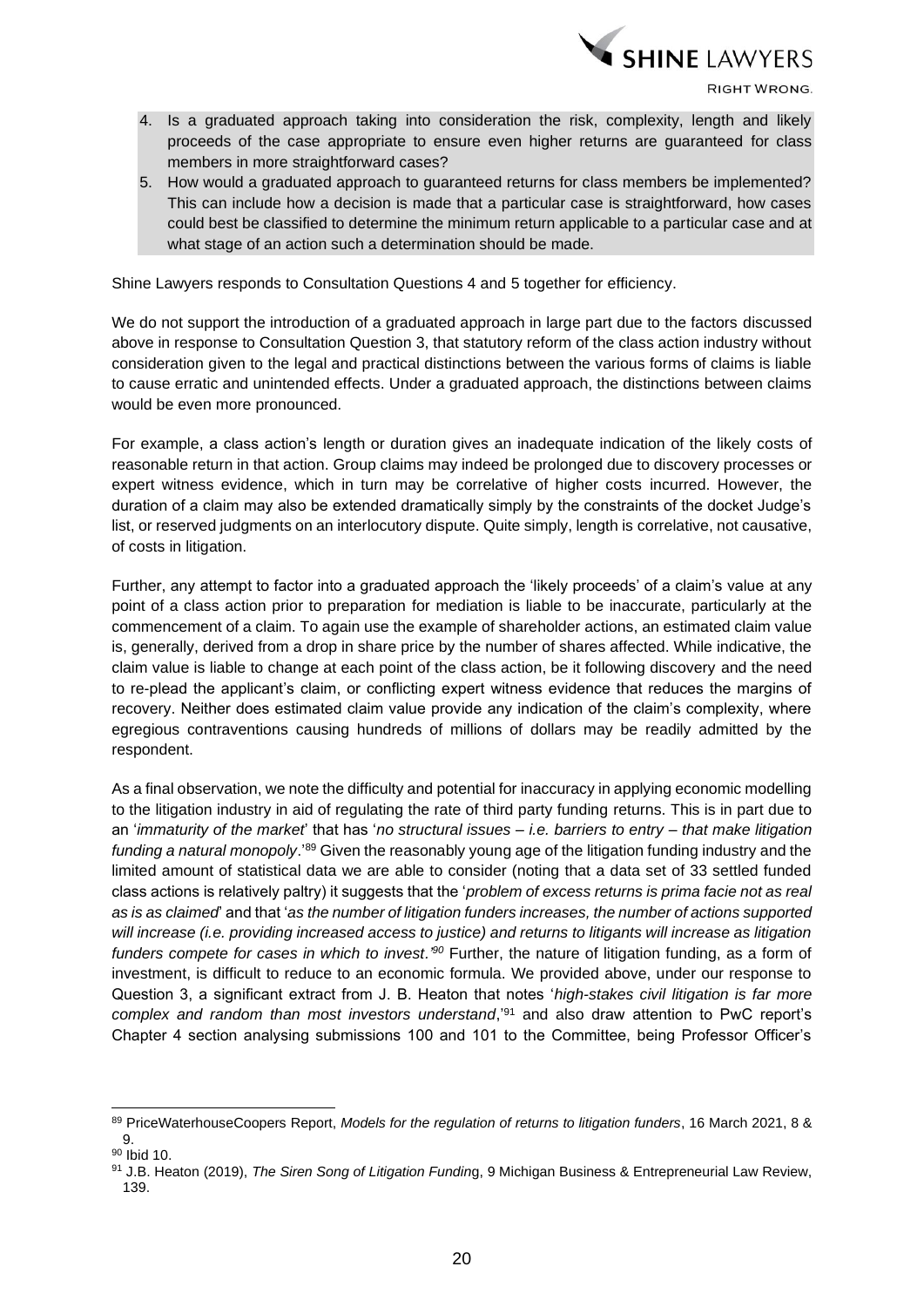

discounted cashflow model and Mr McGing's actuarial/insurance approach.<sup>92</sup> In short, '*there has not been a definite formula to calculate the cost of capital or required return of third party litigation funding that considers all of the risk factors*.'<sup>93</sup> The Government should take note of this difficulty in understanding the economics of the litigation funding market before enacting regulatory reform based on perceived inequality and 'gouging' of group members.

For this reason, Shine Lawyers maintains that the Court itself is best placed to determine the appropriate returns to group members and funders in any given class action.

<sup>92</sup> PriceWaterhouseCoopers Report, *Models for the regulation of returns to litigation funders*, 16 March 2021, 18- 25.

<sup>93</sup> Charles Smith & J Johns (2018), 'Examining the minimum cost of capital for litigation funding; i.e., constructing *the required rate of return to attract capital*' 9(9) International Research Journal of Applied Finance 414 at 415.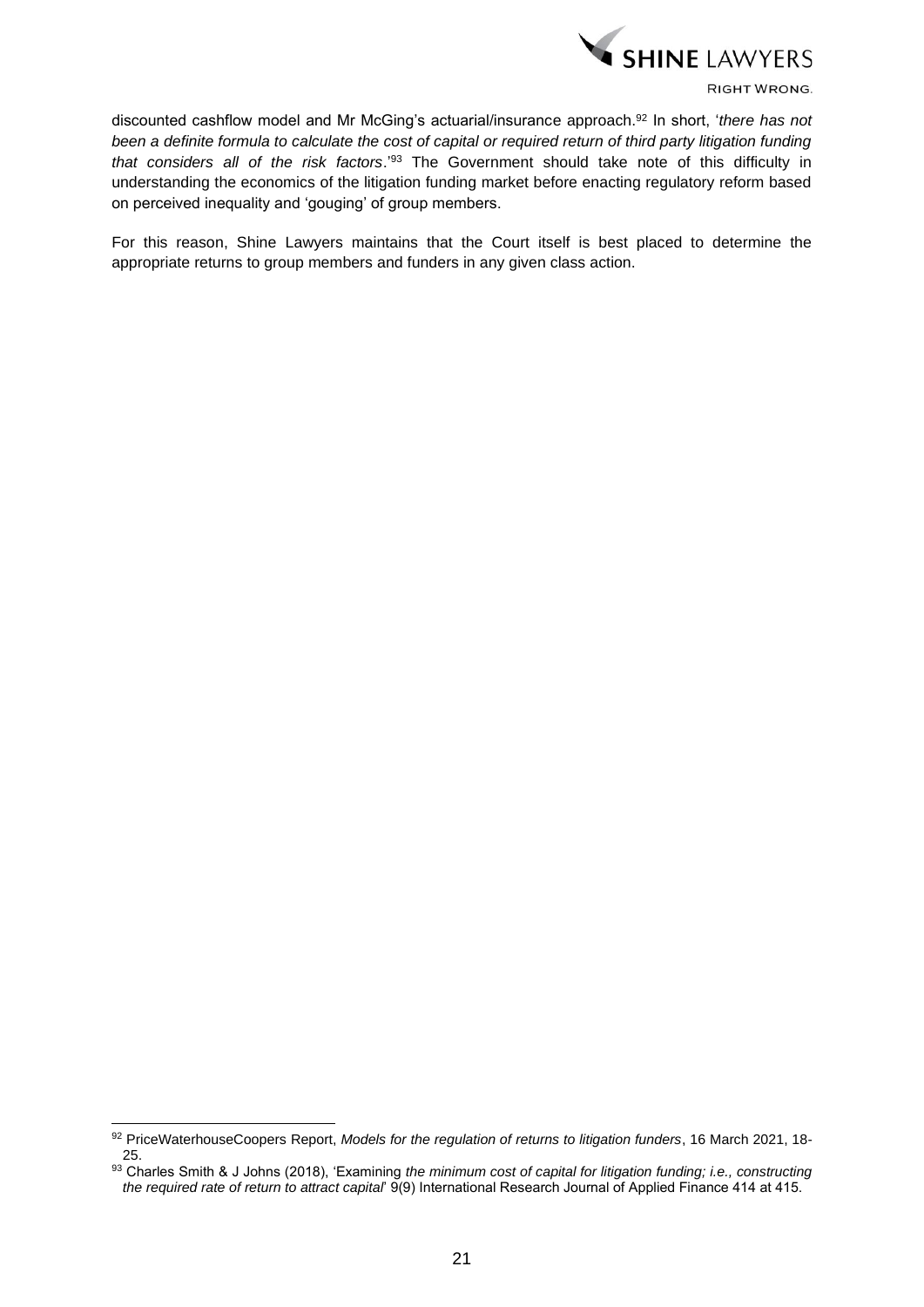

6. What other implementation considerations would be relevant to the issues raised in this consultation paper? Please provide examples.

Further to the submissions above, Shine Lawyers refers to a submission by the Law Council of Australia to the Productivity Commission in 2013, namely '*promoting the wider use of powers to appoint amici curiae to provide a contradictor at the hearing of applications for class action settlements. This could most appropriately be achieved through a practice note or guidelines issued on a court-by-court basis*.'<sup>94</sup>

We make this observation, not specifically as a recommendation, but as a comment in keeping with submissions we have made in this response, generally, to expand the Court's powers and resources in being able to consider and determine as effectively as possible what return is fair, reasonable and proportionate to group members in class actions. While the Court has shown it is comfortable to assess the reasonableness and appropriateness of funders' commissions from resolution sums,<sup>95</sup> we consider it a herculean task to be undertaken by a single justice and his or her chambers, for several reasons also outlined by PwC:

- '*it is difficult to see that they could alone bring to bear the investigative and analytical skills necessary. This can be addressed by seeking appropriate expert advice*
- *data required to support the analysis should:* 
	- o *be on an industry-wide basis over an extended period of time, rather than just focusing on a specific individual matter at hand and the specific parties involved*
	- o *also reflect the costs associated with researching potential matters, and unsuccessful*  and successful matters pursued.<sup>96'97</sup>

Otherwise, if the Australian Government decides to introduce statutory minimum rates of return to group members in class actions, we recommend that where regulation is imposed, it should be grandfathered to prevent existing class actions before the Courts from coming to a grinding halt and unduly prejudicing applicants and group members in those class actions.

<sup>94</sup> Law Council of Australia, Submission No 96 to Productivity Commission, *Access to Justice Arrangements* (13 November 2013) 128.

<sup>95</sup> *Asirifi-Otchere v Swann Insurance (Aust) Pty Ltd (No 3)* [2020] FCA 1885.

<sup>96</sup> *Kuterba v Sirtex Medical Limited (No 3)* [2019] FCA 1374.

<sup>97</sup> PriceWaterhouseCoopers Report, *Models for the regulation of returns to litigation funders*, 16 March 2021, 27.